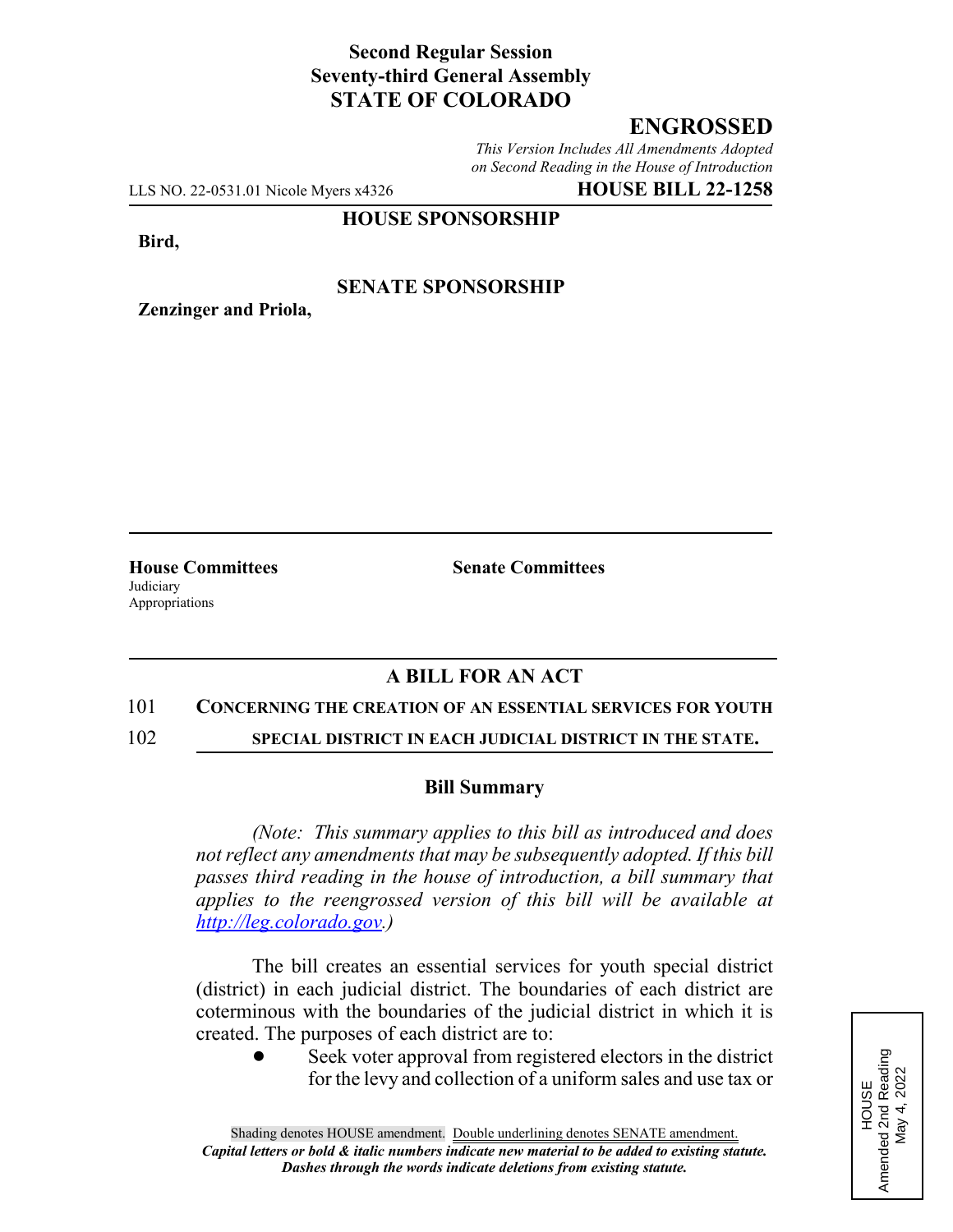a property tax, or both, throughout the entire geographical area of the district for the purpose of providing a sustainable funding source for essential services providers to provide services to at-risk youth who reside in the district;

- Upon the approval of the registered electors in the district, to levy and collect a uniform sales and use tax or a property tax, or both, throughout the entire geographical area of the district;
- Distribute the district sales and use tax or property tax revenue to essential services providers to provide services to at-risk youth who reside in the district; and
- ! Monitor the purposes for which the district tax revenue is used by essential services providers.

A district is inactive until:

- Either the chief judge of the judicial district or the board of directors of the local court-appointed special advocate (CASA) program call a meeting of the appointing authorities of the district board (appointing authorities) to determine whether the district will become active. The appointing authorities include representatives from the judicial district, the local CASA program, the district attorney's office, the child advocacy center in the judicial district, and the counties and municipalities in which the district is located.
- The appointing authorities meet and adopt a resolution by a majority vote declaring that the district will become active; and
- The board of directors of the local CASA program files the resolution with specified entities.

A district that is activated by a vote of the appointing authorities is governed by a board of directors (board) consisting of 9 members. The bill specifies the eligibility criteria to serve on the board, the process by which board directors are appointed, a rotation of appointing authorities, and the powers and duties of the board.

Once appointed, a board is authorized to present to the registered electors of the district a question of whether the district is authorized to levy and collect a sales and use tax, a property tax, or both, in amounts determined by the board.

The bill directs the board to distribute the proceeds of any district tax revenue to essential services providers that provide services to at-risk youth. After deductions for administrative expenses, a board is required to distribute 60% of the tax revenue to the local CASA program in the district and to the child advocacy center in the district as determined by the board. The board is required to distribute the remaining 40% of the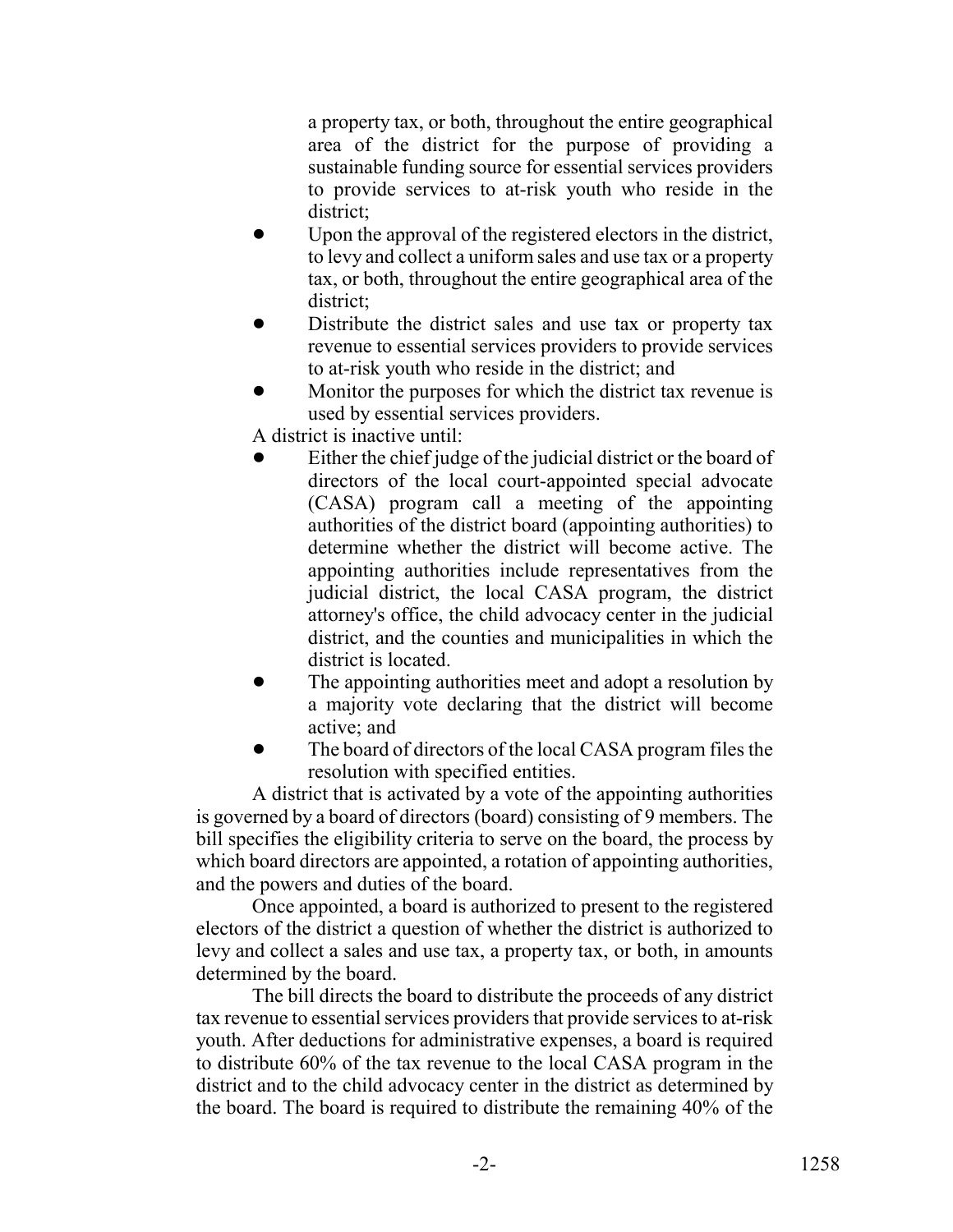tax revenue to other essential services providers through a grant program.

An essential services provider that receives a distribution of tax revenue is required to use the money for one or more of the following purposes:

- ! Programs that address the health, safety, wellness, and mental health of at-risk youth;
- Programs that provide services for unhoused at-risk youth;
- Programs that support at-risk youth in the judicial system;
- ! Programs that provide forensic support, including the administration costs of providing such support; or
- The construction of capital facilities for the provision of essential services.

An essential services provider that receives a distribution of tax revenue is prohibited from using the revenue for day care, data collection, school-based education, or fitness and recreational programming.

 *Be it enacted by the General Assembly of the State of Colorado:* **SECTION 1.** In Colorado Revised Statutes, **add** article 23 to title 32 as follows: **ARTICLE 23 Essential Services for Youth Special Districts 32-23-101. Definitions.** AS USED IN THIS ARTICLE 23, UNLESS THE CONTEXT OTHERWISE REQUIRES: (1) "AT-RISK YOUTH" MEANS A PERSON WHO IS UNDER TWENTY-FIVE YEARS OF AGE AND WHO IS CHALLENGED BY SUCH RISK FACTORS AS POVERTY, RESIDENCE IN A SUBSTANCE-ABUSING HOUSEHOLD, RESIDENCE IN A HOUSEHOLD WITH FAMILY MEMBERS WHO COMMIT CRIMES, FAMILY CONFLICT, ASSOCIATION WITH PEERS WHO COMMIT CRIMES, RESIDENCE IN A SINGLE-PARENT HOUSEHOLD, EXHIBITION OF INDICIA OF DELINQUENT BEHAVIOR, OR BEING THE VICTIM OF CHILD ABUSE, NEGLECT, SEXUAL ASSAULT, OR HUMAN TRAFFICKING. (2) "BOARD" MEANS THE BOARD OF DIRECTORS OF A DISTRICT 17 CREATED PURSUANT TO THIS ARTICLE 23.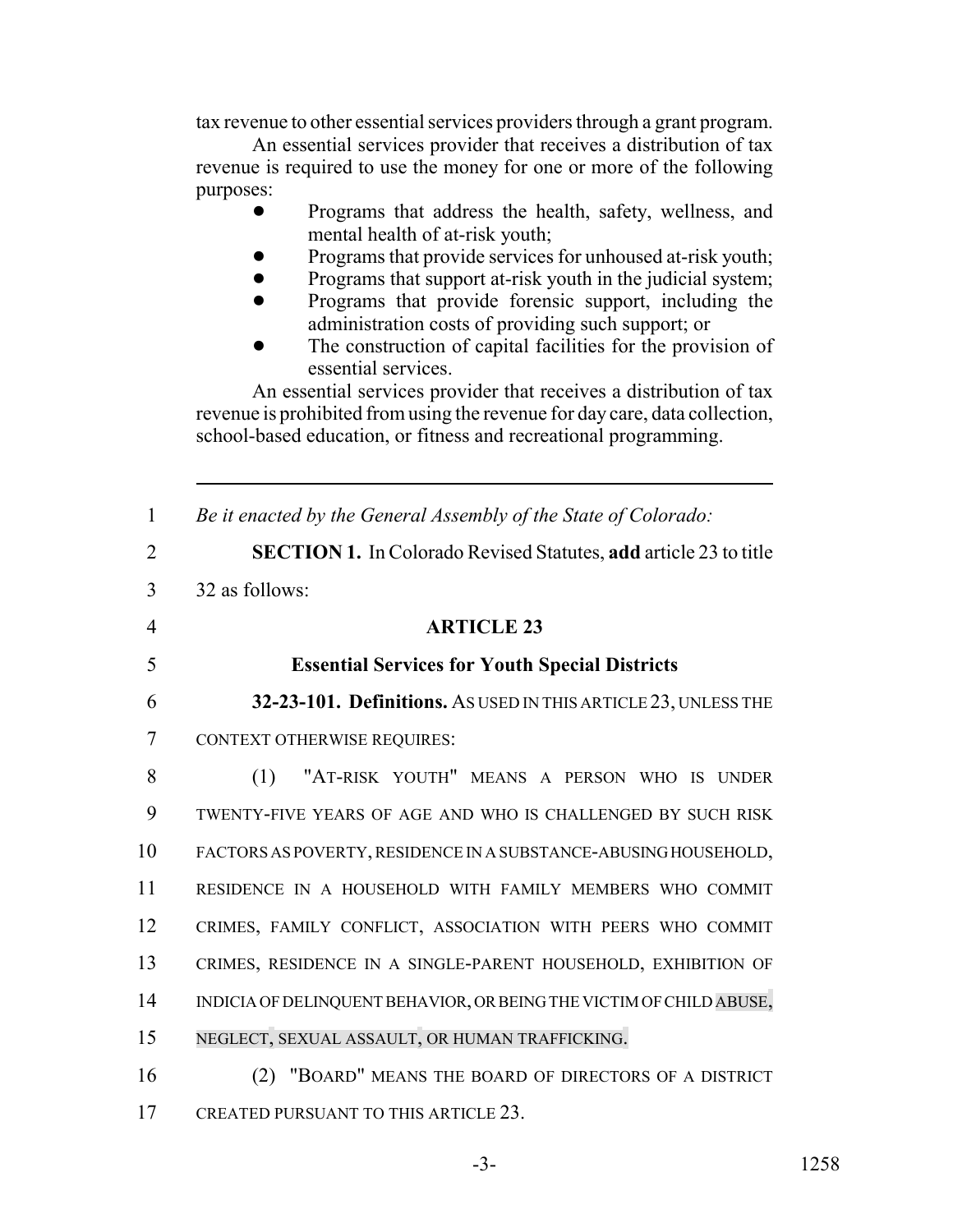(3) "CHILD ADVOCACY CENTER" MEANS A CENTER THAT PROVIDES A COMPREHENSIVE, MULTIDISCIPLINARY TEAM RESPONSE TO ALLEGATIONS OF CHILD ABUSE OR NEGLECT IN A DEDICATED, CHILD-FRIENDLY SETTING. A TEAM RESPONSE TO ALLEGATIONS OF CHILD ABUSE OR NEGLECT INCLUDES BUT IS NOT LIMITED TO TECHNICAL ASSISTANCE FOR FORENSIC INTERVIEWS, FORENSIC MEDICAL EXAMINATIONS, MENTAL HEALTH AND RELATED SUPPORT SERVICES, CONSULTATION, TRAINING, AND EDUCATION. (4) "COURT-APPOINTED SPECIAL ADVOCATE" OR "CASA" HAS THE SAME MEANING AS SET FORTH IN SECTION 13-19-103 (3) AND PART 2 OF 10 ARTICLE 1 OF TITLE 19.

 (5) "DISTRICT" MEANS AN ESSENTIAL SERVICES FOR YOUTH 12 SPECIAL DISTRICT CREATED PURSUANT TO THIS ARTICLE 23.

 (6) "ESSENTIAL SERVICES" MEANS SERVICES PROVIDED BY ESSENTIAL SERVICES PROVIDERS THAT COUNSEL, ENCOURAGE, ADVISE, AND GENERALLY PROVIDE DIRECT SUPPORT TO AT-RISK YOUTH THROUGH ADVOCACY OR INTERVENTION. "ESSENTIAL SERVICES" DO NOT INCLUDE SERVICES PROVIDED BY FOR-PROFIT ORGANIZATIONS, SCHOOL-BASED EDUCATION PROGRAMS, DAY CARE CENTERS, RECREATION CENTERS, DATA COLLECTION AGENCIES, SOLELY PHYSICAL MEDICAL SERVICES, AND SERVICES PROVIDED BY PROGRAMS THAT ARE ENTIRELY FUNDED BY THE GOVERNMENT.

 (7) "ESSENTIAL SERVICES PROVIDER" MEANS A NONPROFIT ORGANIZATION THAT IS EXEMPT FROM TAXATION UNDER SECTION 24 501(c)(3) OF THE FEDERAL "INTERNAL REVENUE CODE OF 1986", AS AMENDED, AND THAT PROVIDES ESSENTIAL SERVICES. ESSENTIAL SERVICES PROVIDERS INCLUDE COURT-APPOINTED SPECIAL ADVOCATE PROGRAMS, CHILD ADVOCACY CENTERS, YOUTH MENTAL HEALTH

-4- 1258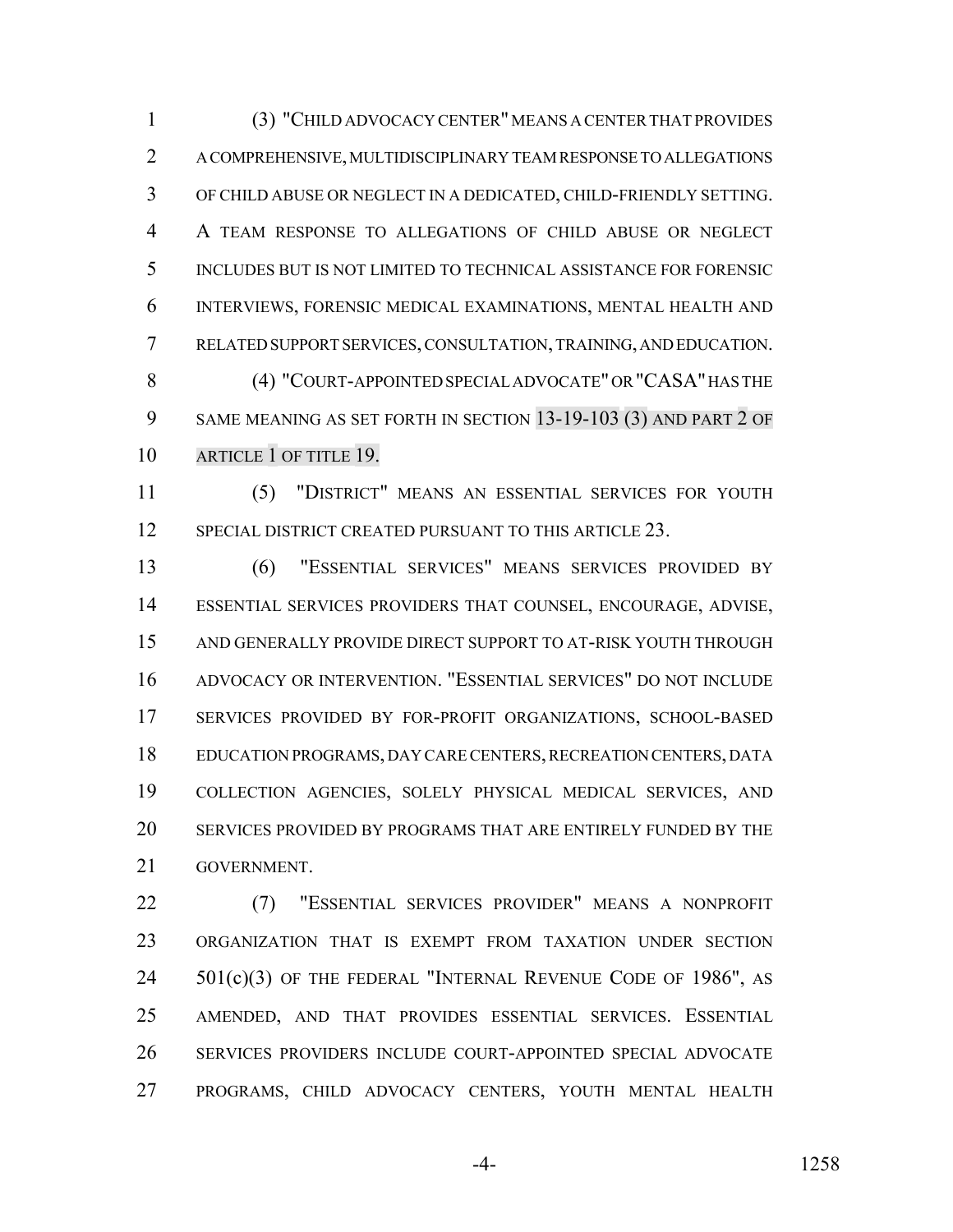PROVIDERS, TEEN PREGNANCY RESOURCE CENTERS, YOUTH HOMELESS PREVENTION GROUPS, YOUTH HOUSING SERVICES, YOUTH SUICIDE PREVENTION GROUPS, YOUTH SUBSTANCE ABUSE GROUPS, YOUTH RESOURCE CENTERS, AND SIMILAR ORGANIZATIONS.

 (8) "LOCAL CASA PROGRAM" MEANS THE COURT-APPOINTED SPECIAL ADVOCATE PROGRAM OPERATING IN A DISTRICT.

 (9) "POPULATION" MEANS THE MOST RECENT POPULATION AS PUBLISHED BY THE STATE DEMOGRAPHER.

 (10) "QUALIFIED PURCHASER" MEANS A PERSON DOMICILED IN COLORADO WHO HAS BEEN ISSUED A DIRECT PAYMENT PERMIT NUMBER PURSUANT TO SECTION 39-26-103.5.

 **32-23-102. Essential services for youth special districts - creation - area - purposes - activation of district - vote of appointing authorities.** (1) THERE IS CREATED IN EACH JUDICIAL DISTRICT EXISTING 15 PURSUANT TO PART 1 OF ARTICLE 5 OF TITLE 13 A DISTRICT TO BE KNOWN AS AN ESSENTIAL SERVICES FOR YOUTH SPECIAL DISTRICT THAT IS COTERMINOUS WITH THE JUDICIAL DISTRICT. EACH DISTRICT THAT 18 BECOMES AN ACTIVE DISTRICT PURSUANT TO SUBSECTION (3) OF THIS SECTION IS A BODY CORPORATE AND POLITIC AND A POLITICAL 20 SUBDIVISION OF THE STATE.

21 (2) THE PURPOSES OF EACH DISTRICT ARE TO:

 (a) SEEK VOTER APPROVAL FROM REGISTERED ELECTORS IN THE 23 DISTRICT FOR THE LEVY AND COLLECTION OF:

**(I) A UNIFORM SALES AND USE TAX THROUGHOUT THE ENTIRE**  GEOGRAPHICAL AREA OF THE DISTRICT PURSUANT TO SECTION 32-23-105 FOR THE PURPOSE OF PROVIDING A SUSTAINABLE FUNDING SOURCE FOR ESSENTIAL SERVICES PROVIDERS TO PROVIDE SERVICES TO AT-RISK YOUTH

-5- 1258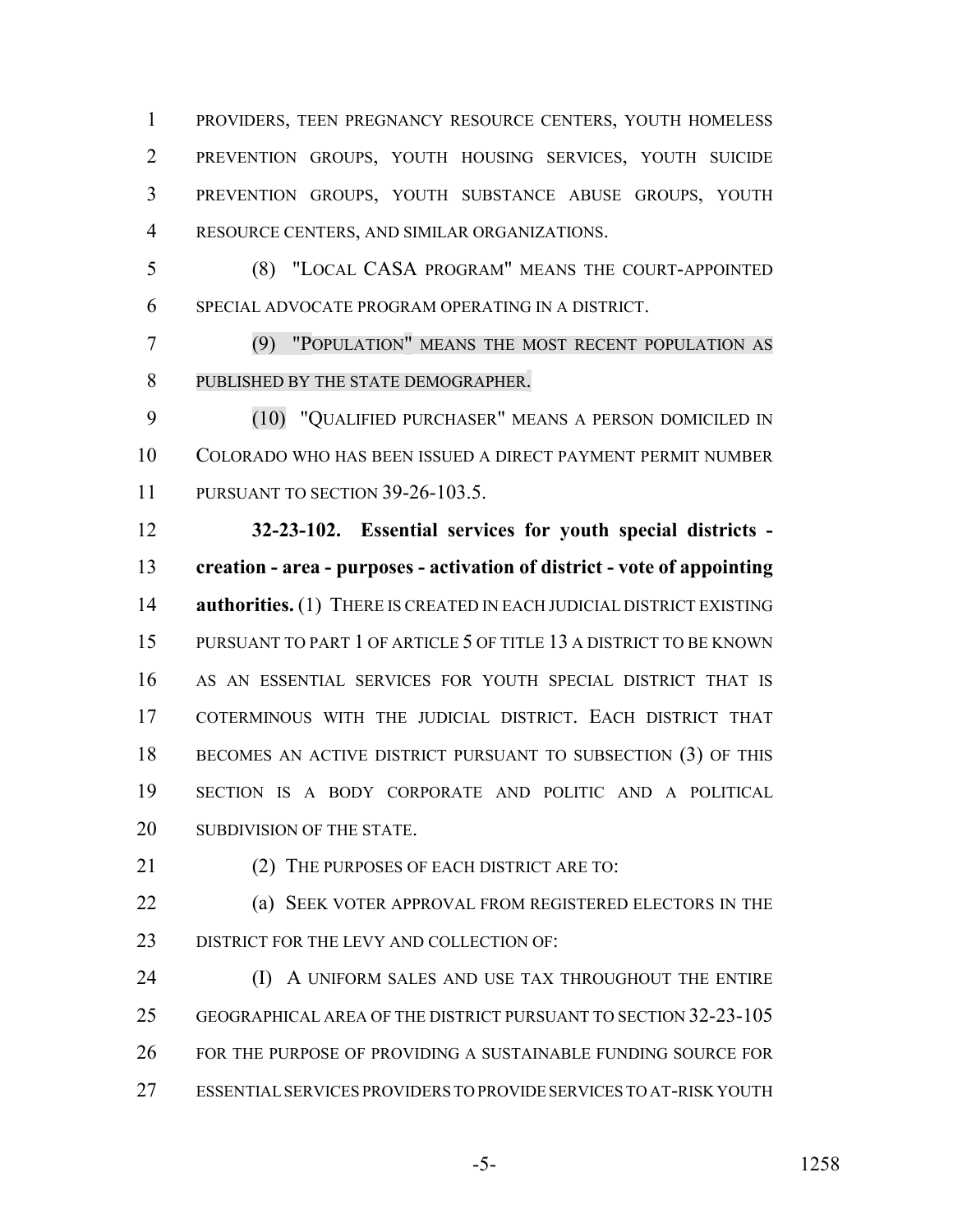WHO RESIDE IN THE DISTRICT;

2 (II) AN AD VALOREM TAX ON AND AGAINST ALL TAXABLE PROPERTY WITHIN THE DISTRICT PURSUANT TO SECTION 32-23-107 FOR THE PURPOSE OF PROVIDING A SUSTAINABLE FUNDING SOURCE FOR ESSENTIAL SERVICES PROVIDERS TO PROVIDE SERVICES TO AT-RISK YOUTH WHO RESIDE IN THE DISTRICT; OR

 (III) BOTH THE UNIFORM SALES AND USE TAX AND THE AD 8 VALOREM TAX DESCRIBED IN SUBSECTIONS  $(2)(a)(I)$  AND  $(2)(a)(II)$  OF THIS SECTION;

 (b) UPON THE APPROVAL OF THE REGISTERED ELECTORS IN THE DISTRICT TO LEVY AND COLLECT EITHER OR BOTH OF THE TAXES SPECIFIED 12 IN SUBSECTION (2)(a) OF THIS SECTION;

 (c) DISTRIBUTE THE DISTRICT TAX REVENUE TO ESSENTIAL SERVICES PROVIDERS TO PROVIDE SERVICES TO AT-RISK YOUTH WHO 15 RESIDE IN THE DISTRICT AS DIRECTED IN THIS ARTICLE 23; AND

 (d) MONITOR THE PURPOSES FOR WHICH THE TAX REVENUE IS USED BY ESSENTIAL SERVICES PROVIDERS AND ENSURE THAT SUCH REVENUE IS USED FOR THE PURPOSES SPECIFIED IN THIS ARTICLE 23.

 (3) A DISTRICT CREATED PURSUANT TO SUBSECTION (1) OF THIS SECTION IS INACTIVE UNTIL:

**(a) THE BOARD OF DIRECTORS OF THE LOCAL CASA PROGRAM**  SENDS A NOTICE OF A MEETING OF THE APPOINTING AUTHORITIES OF THE 23 DISTRICT BOARD, AS SPECIFIED IN SUBSECTION (4) OF THIS SECTION, TO VOTE TO DETERMINE WHETHER THE DISTRICT WILL BECOME ACTIVE;

 (b) (I) THE APPOINTING AUTHORITIES OF THE DISTRICT BOARD, AS SPECIFIED IN SUBSECTION (4) OF THIS SECTION, MEET AND ADOPT A RESOLUTION BY A MAJORITY VOTE DECLARING THAT THE DISTRICT WILL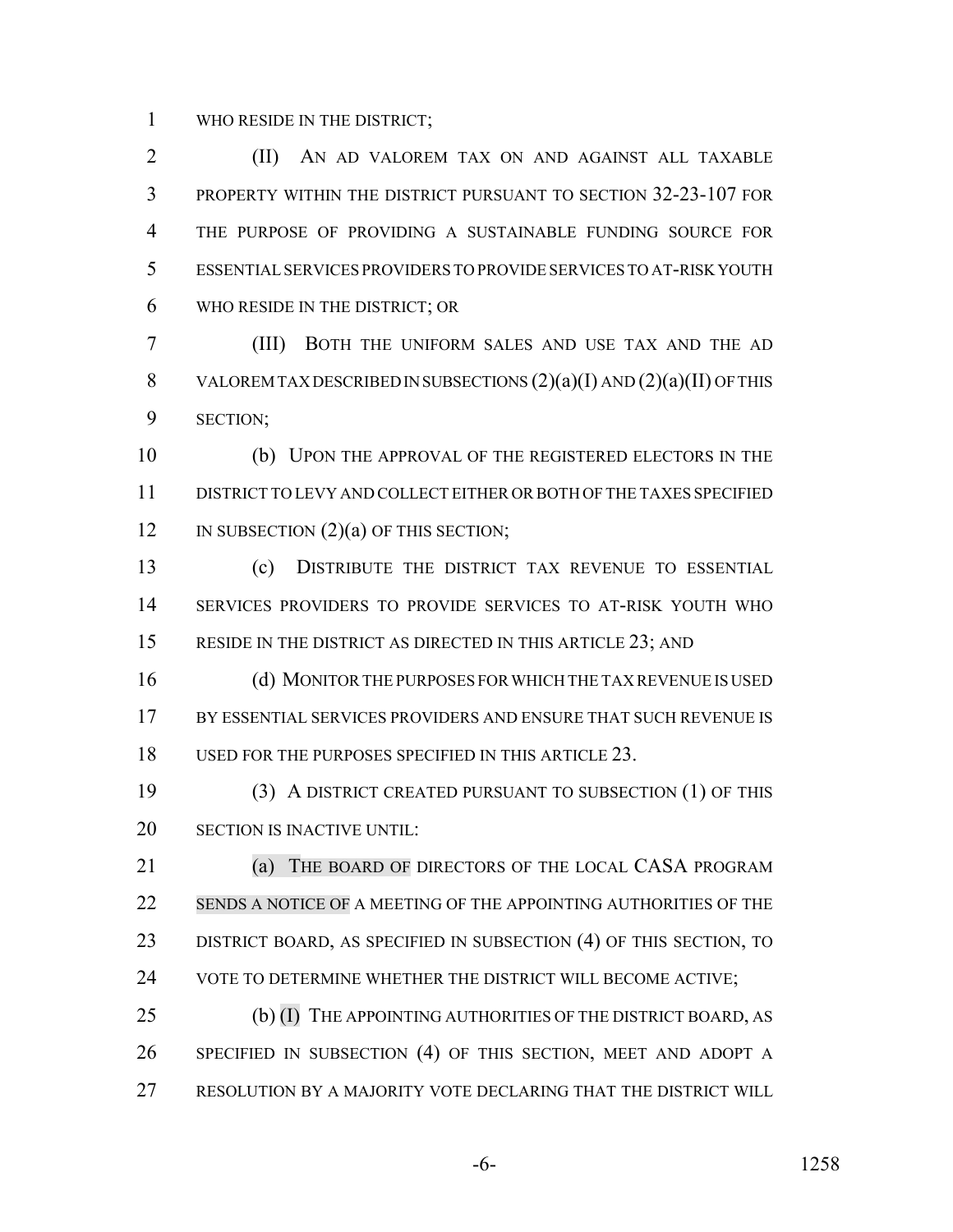BECOME ACTIVE; OR

 (II) AFTER NINETY DAYS OF THE ISSUANCE OF THE NOTICE OF MEETING, IF ONE OR MORE APPOINTING AUTHORITIES AS SPECIFIED IN SUBSECTION (4) OF THIS SECTION HAVE NOT AGREED TO ATTEND THE MEETING, AT LEAST FIVE OF THE APPOINTING AUTHORITIES MEET AND ADOPT A RESOLUTION BY A MAJORITY OF THE APPOINTING AUTHORITIES AS SPECIFIED IN SUBSECTION (4) OF THIS SECTION DECLARING THAT THE DISTRICT WILL BECOME ACTIVE; AND (c) THE BOARD OF DIRECTORS OF THE LOCAL CASA PROGRAM FILES THE RESOLUTION WITH THE FOLLOWING: (I) THE CHIEF JUDGE OF THE JUDICIAL DISTRICT THAT HAS 12 COTERMINOUS BOUNDARIES WITH THE DISTRICT; (II) THE DISTRICT ATTORNEY FOR THE JUDICIAL DISTRICT THAT 14 HAS COTERMINOUS BOUNDARIES WITH THE DISTRICT; (III) THE CHILD ADVOCACY CENTER FOR THE JUDICIAL DISTRICT THAT HAS COTERMINOUS BOUNDARIES WITH THE DISTRICT; 17 (IV) THE BOARD OF COUNTY COMMISSIONERS OF EACH COUNTY IN 18 WHICH THE DISTRICT IS LOCATED; (V) THE GOVERNING BODY OF EACH CITY AND COUNTY OR 20 MUNICIPALITY IN WHICH THE DISTRICT IS LOCATED; 21 (VI) THE COUNTY SHERIFF OF EACH COUNTY IN WHICH THE 22 DISTRICT IS LOCATED: 23 (VII) THE DIRECTOR OF HUMAN SERVICES OF EACH COUNTY IN WHICH THE DISTRICT IS LOCATED; 25 (VIII) THE TREASURER AND THE CLERK AND RECORDER OF EACH 26 COUNTY IN WHICH THE DISTRICT IS LOCATED; **(IX)** THE STATE AUDITOR;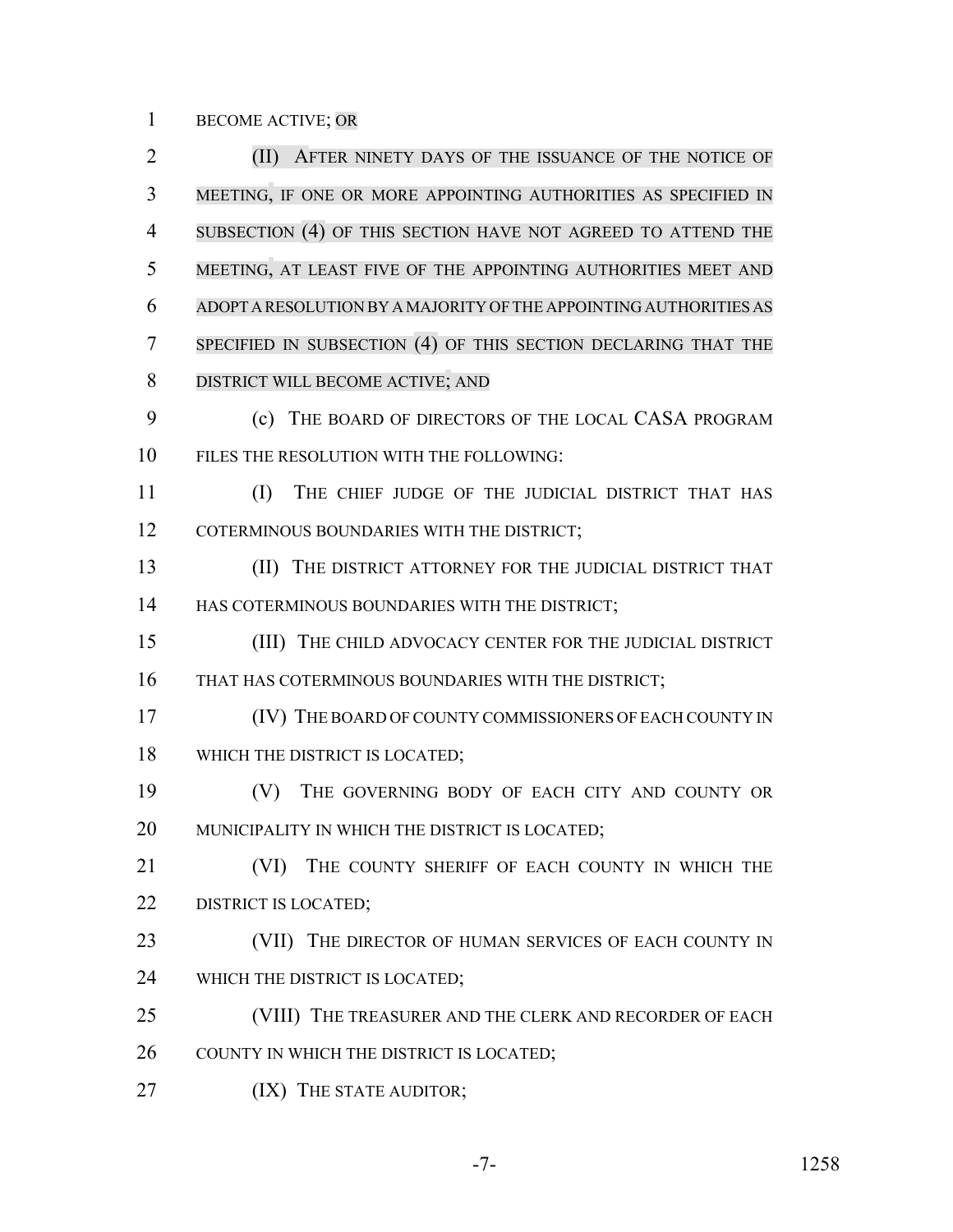| 1  | (X) THE DIVISION OF LOCAL GOVERNMENT IN THE DEPARTMENT OF             |
|----|-----------------------------------------------------------------------|
| 2  | <b>LOCAL AFFAIRS; AND</b>                                             |
| 3  | (XI) THE DEPARTMENT OF REVENUE.                                       |
| 4  | THERE ARE SEVEN APPOINTING AUTHORITIES FOR THE<br>$(4)$ (a)           |
| 5  | PURPOSE OF THE MEETING OF APPOINTING AUTHORITIES PURSUANT TO          |
| 6  | SUBSECTION (3) OF THIS SECTION, AND FOR THE PURPOSE OF MAKING THE     |
| 7  | INITIAL APPOINTMENTS TO THE BOARD PURSUANT TO SECTION 32-23-103.      |
| 8  | THE SEVEN APPOINTING AUTHORITIES ARE:                                 |
| 9  |                                                                       |
| 10 |                                                                       |
|    | THE DISTRICT ATTORNEY FOR THE JUDICIAL DISTRICT THAT HAS              |
| 11 | COTERMINOUS BOUNDARIES WITH THE DISTRICT;                             |
| 12 | THE BOARD OF DIRECTORS OF THE LOCAL CASA PROGRAM;<br>(II)             |
| 13 | (III) THE BOARD OF DIRECTORS OF THE CHILD ADVOCACY CENTER             |
| 14 | FOR THE JUDICIAL DISTRICT THAT HAS COTERMINOUS BOUNDARIES WITH        |
| 15 | THE DISTRICT;                                                         |
| 16 | THE BOARD OF COUNTY COMMISSIONERS OF THE COUNTY<br>(IV)               |
| 17 | WITH THE LARGEST POPULATION IN WHICH THE DISTRICT IS LOCATED;         |
| 18 | SUBJECT TO THE PROVISIONS OF SUBSECTION $(4)(d)$ OF THIS              |
| 19 | SECTION, THE GOVERNING BODY OF THE MUNICIPALITY WITH THE LARGEST      |
| 20 | POPULATION IN WHICH THE DISTRICT IS LOCATED;                          |
| 21 | (VI) SUBJECT TO THE PROVISIONS OF SUBSECTIONS (4)(b) AND              |
| 22 | $(4)(c)$ OF THIS SECTION, THE GOVERNING BODY OF THE MUNICIPALITY WITH |
| 23 | THE SECOND LARGEST POPULATION IN WHICH THE DISTRICT IS LOCATED;       |
| 24 | <b>AND</b>                                                            |
| 25 | (VII) THE COUNTY SHERIFF OF THE COUNTY WITH THE LARGEST               |
| 26 | POPULATION IN WHICH THE DISTRICT IS LOCATED.                          |
| 27 |                                                                       |

-8- 1258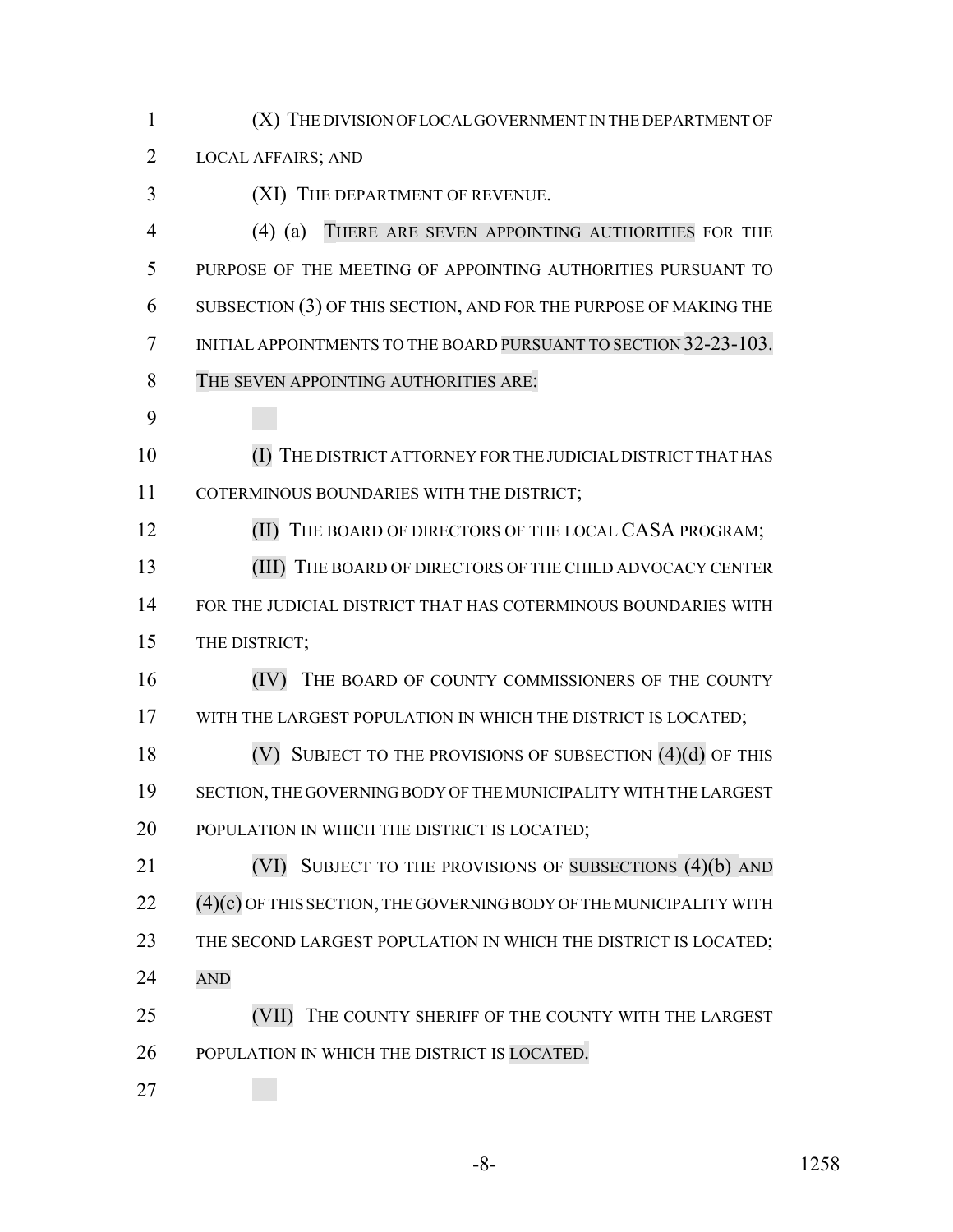(b) FOR THE SECOND JUDICIAL DISTRICT, THE DENVER CITY COUNCIL IS THE APPOINTING AUTHORITY FOR THE PURPOSES OF 3 SUBSECTIONS  $(4)(a)(IV)$  TO  $(4)(a)(VI)$  OF THIS SECTION.

 (c) FORTHE TENTH JUDICIAL DISTRICT, THE PUEBLO CITY COUNCIL IS THE APPOINTING AUTHORITY FOR THE PURPOSES OF SUBSECTIONS 6  $(4)(a)(V)$  AND  $(4)(a)(VI)$  OF THIS SECTION.

 (d) IN THE CASE OF A MUNICIPALITY THAT IS IN MORE THAN ONE JUDICIAL DISTRICT, ONLY THE POPULATION OF THE MUNICIPALITY THAT IS IN THE JUDICIAL DISTRICT SHALL BE CONSIDERED IN DETERMINING THE SIZE OF THE MUNICIPALITY.

 (5) (a) THE NOTICES DELIVERED PURSUANT TO SUBSECTION (3) OF THIS SECTION SHALL BE BY CERTIFIED MAIL, RETURN RECEIPT REQUESTED, OR BY ELECTRONIC FILING IF AUTHORIZED BY THE RECEIVING ENTITY.

 (b) THE BOARD OF DIRECTORS OF THE LOCAL CASA PROGRAM SHALL PROVIDE THE NOTICE OF ACTIVE STATUS ON THE STANDARD FORMS DEVELOPED BY THE DIVISION OF LOCAL GOVERNMENT PURSUANT TO SECTION 32-1-104 (3)(c); EXCEPT THAT THE NOTICE SHALL INCLUDE INFORMATION ABOUT THE MANNER IN WHICH BOARD MEMBERS WILL BE 19 APPOINTED PURSUANT TO SECTION 32-23-103.

 **32-23-103. Board of directors - appointment.** (1) EACH 21 DISTRICT CREATED IN SECTION 32-23-102 (1), IF ACTIVATED BY A VOTE OF THE APPOINTING AUTHORITIES FOR THE BOARD PURSUANT TO SECTION 23 32-23-102, SHALL BE GOVERNED BY A BOARD OF DIRECTORS CONSISTING 24 OF SEVEN MEMBERS APPOINTED PURSUANT TO SUBSECTION (2) OF THIS SECTION. EACH DIRECTOR MUST BE A REGISTERED ELECTOR IN THE DISTRICT.THE APPOINTING AUTHORITIES OF THE BOARD ARE ENCOURAGED TO CONSIDER APPOINTING DIRECTORS WHO HAVE EXPERIENCE OR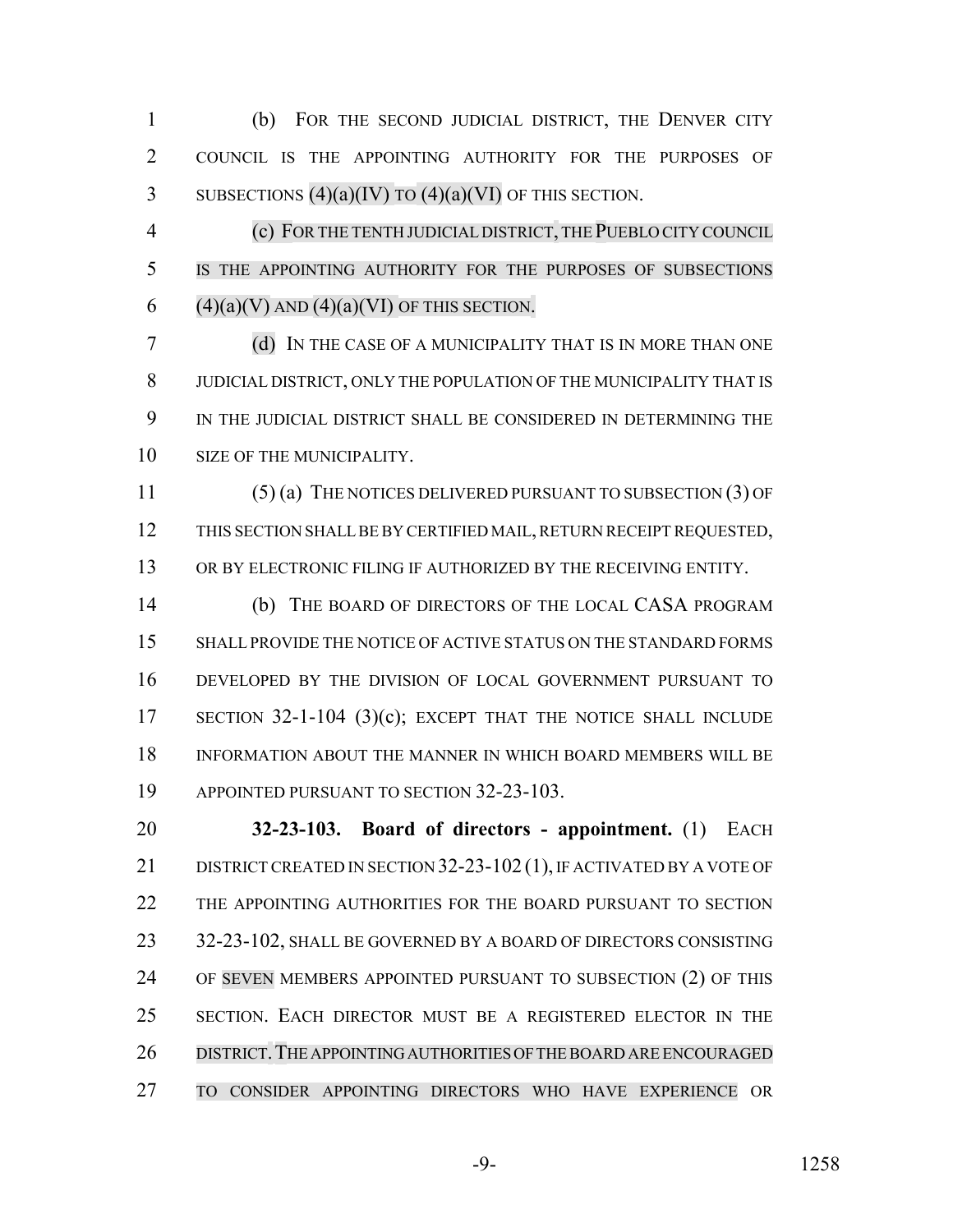1 EXPERTISE IN CHILD WELFARE, YOUTH MENTAL HEALTH, FAMILY LAW, SOCIAL WORK, MEDICINE, EDUCATION, OR PROFESSIONAL FINANCIAL MANAGEMENT.

 (2) WITHIN NINETY DAYS OF RECEIPT OF A RESOLUTION BY THE BOARD OF DIRECTORS OF THE LOCAL CASA PROGRAM TO ACTIVATE THE DISTRICT PURSUANT TO SECTION 32-23-102 (3)(c), THE APPOINTING AUTHORITIES OF THE BOARD SHALL APPOINT THE SEVEN DIRECTORS OF THE DISTRICT BOARD AS FOLLOWS:

 (a) THE DISTRICT ATTORNEY FOR THE JUDICIAL DISTRICT THAT IS 11 COTERMINOUS WITH THE DISTRICT SHALL APPOINT ONE DIRECTOR;

 (b) THE BOARD OF DIRECTORS OF THE LOCAL CASA PROGRAM 13 SHALL APPOINT ONE DIRECTOR;

 (c) THE BOARD OF DIRECTORS OF THE CHILD ADVOCACY CENTER FOR THE JUDICIAL DISTRICT THAT IS COTERMINOUS WITH THE DISTRICT 16 SHALL APPOINT ONE DIRECTOR;

17 (d) THE BOARD OF COUNTY COMMISSIONERS OF A COUNTY IN WHICH THE DISTRICT IS LOCATED SHALL APPOINT ONE DIRECTOR, AS SPECIFIED IN THIS SUBSECTION (2)(d). THE BOARD OF COUNTY COMMISSIONERS OF THE COUNTY WITH THE LARGEST POPULATION IN WHICH THE DISTRICT IS LOCATED SHALL MAKE THE INITIAL APPOINTMENT TO THE BOARD, AND EACH SUBSEQUENT APPOINTMENT SHALL BE MADE BY THE BOARD OF COUNTY COMMISSIONERS OF A COUNTY IN WHICH THE DISTRICT IS LOCATED BY DESCENDING ORDER OF THE POPULATION OF THE COUNTY.WHEN THE BOARD OF COUNTY COMMISSIONERS OF EACH COUNTY 26 IN WHICH THE DISTRICT IS LOCATED HAS MADE AN APPOINTMENT TO THE BOARD, THE ROTATION OF APPOINTMENTS PURSUANT TO THIS SUBSECTION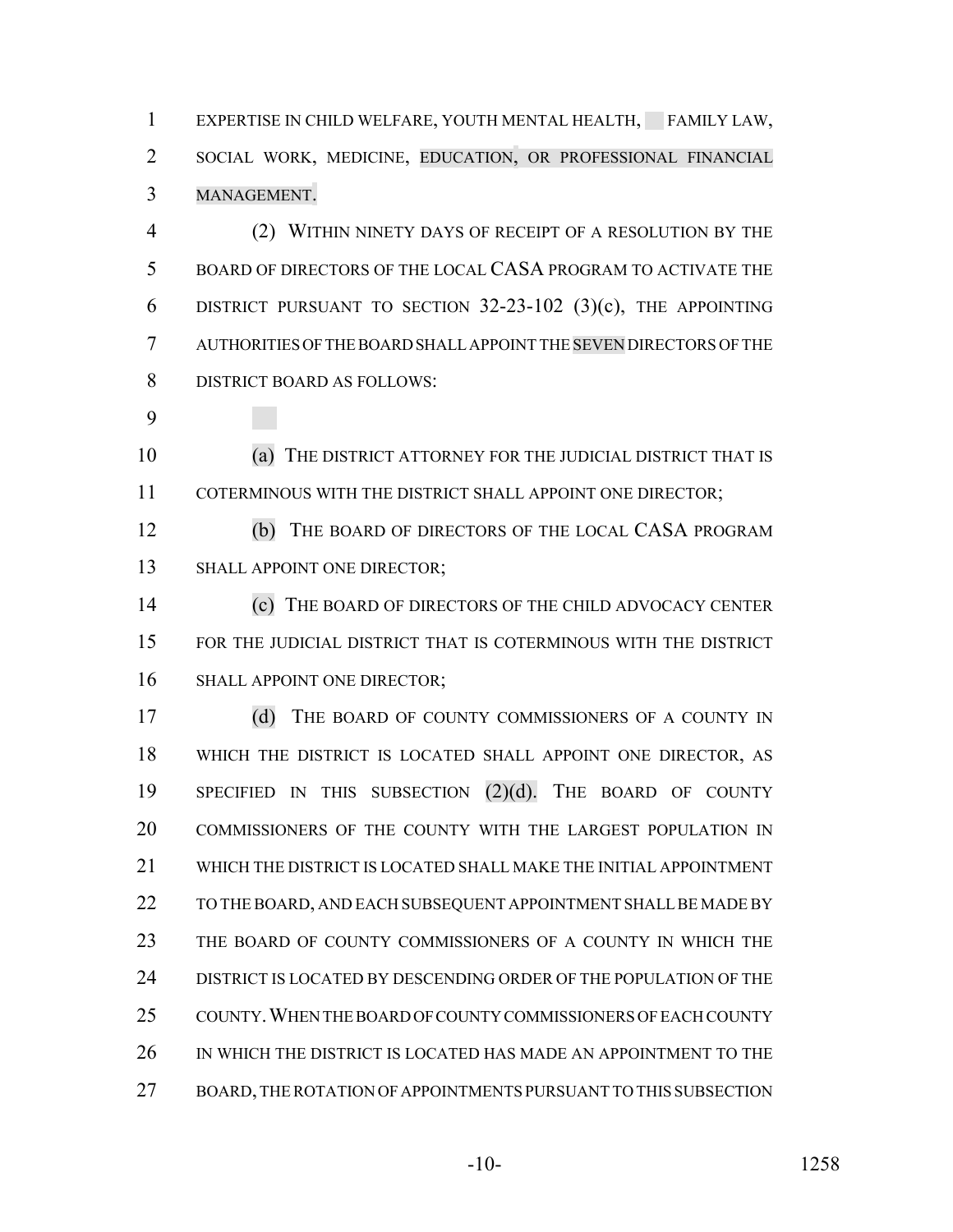(2)(d) SHALL RESTART WITH THE BOARD OF COUNTY COMMISSIONERS OF 2 THE COUNTY WITH THE LARGEST POPULATION IN WHICH THE DISTRICT IS LOCATED; EXCEPT THAT IN THE SECOND JUDICIAL DISTRICT, THE DENVER CITY COUNCIL SHALL MAKE THE INITIAL APPOINTMENT TO THE BOARD AND ALL SUBSEQUENT APPOINTMENTS PURSUANT TO THIS SUBSECTION (2)(d). 6 (e) (I) EXCEPT AS OTHERWISE PROVIDED IN SUBSECTION  $(2)(e)(II)$  OF THIS SECTION, THE GOVERNING BODY OF A MUNICIPALITY IN WHICH THE DISTRICT IS LOCATED SHALL APPOINT ONE DIRECTOR, AS SPECIFIED IN 9 THIS SUBSECTION (2)(e). THE GOVERNING BODY OF THE MUNICIPALITY 10 WITH THE LARGEST POPULATION IN WHICH THE DISTRICT IS LOCATED SHALL MAKE THE INITIAL APPOINTMENT TO THE BOARD, AND EACH SUBSEQUENT APPOINTMENT SHALL BE MADE BY THE GOVERNING BODY OF A MUNICIPALITY IN WHICH THE DISTRICT IS LOCATED WITH A POPULATION 14 OF AT LEAST ONE THOUSAND PEOPLE BY DESCENDING ORDER OF THE POPULATION OF THE MUNICIPALITY.WHEN THE GOVERNING BODY OF EACH MUNICIPALITY IN WHICH THE DISTRICT IS LOCATED AND THAT HAS POPULATION OF AT LEAST ONE THOUSAND PEOPLE HAS MADE AN APPOINTMENT TO THE BOARD, THE ROTATION OF APPOINTMENTS PURSUANT TO THIS SUBSECTION (2)(e) SHALL RESTART WITH THE GOVERNING BODY OF THE MUNICIPALITY WITH THE LARGEST POPULATION 21 IN WHICH THE DISTRICT IS LOCATED.

**(II)** IN THE CASE OF A MUNICIPALITY THAT IS IN MORE THAN ONE 24 JUDICIAL DISTRICT, ONLY THE POPULATION OF THE MUNICIPALITY THAT IS IN THE JUDICIAL DISTRICT SHALL BE CONSIDERED IN DETERMINING THE 26 SIZE OF THE MUNICIPALITY FOR THE PURPOSE OF THIS SUBSECTION  $(2)(e)$ . 27 (f) (I) EXCEPT AS OTHERWISE PROVIDED IN SUBSECTION  $(2)(f)(II)$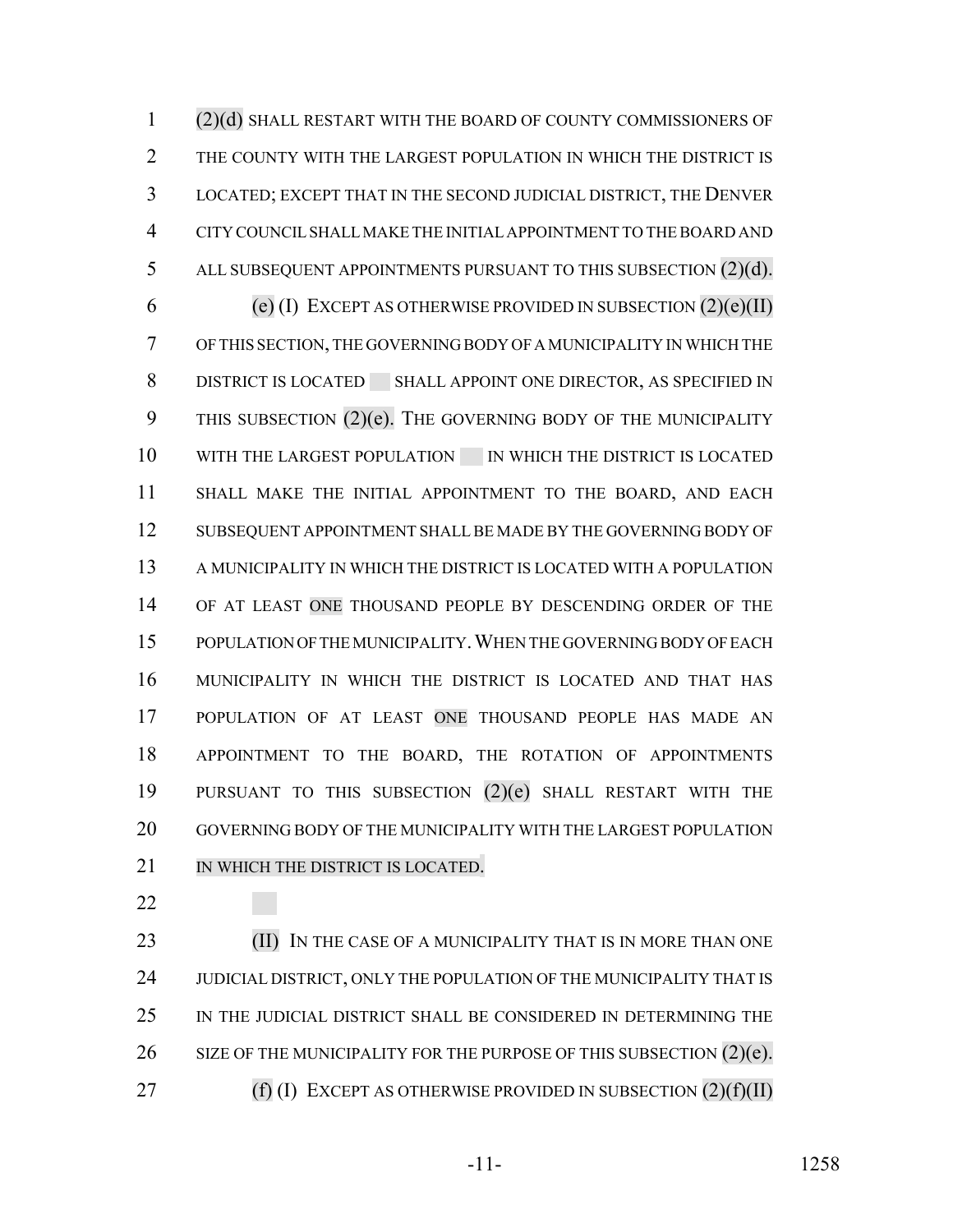OF THIS SECTION, THE GOVERNING BODY OF A MUNICIPALITY IN WHICH THE DISTRICT IS LOCATED THAT HAS A POPULATION OF AT LEAST ONE THOUSAND PEOPLE SHALL APPOINT ONE DIRECTOR, AS SPECIFIED IN THIS 4 SUBSECTION (2)(f). THE GOVERNING BODY OF THE MUNICIPALITY WITH THE SECOND LARGEST POPULATION OF AT LEAST ONE THOUSAND PEOPLE IN WHICH THE DISTRICT IS LOCATED SHALL MAKE THE INITIAL APPOINTMENT TO THE BOARD, AND EACH SUBSEQUENT APPOINTMENT SHALL BE MADE BY THE GOVERNING BODY OF A MUNICIPALITY IN WHICH THE DISTRICT IS LOCATED WITH A POPULATION OF AT LEAST ONE THOUSAND PEOPLE BY DESCENDING ORDER OF THE POPULATION OF THE MUNICIPALITY. WHEN THE GOVERNING BODY OF EACH MUNICIPALITY IN WHICH THE DISTRICT IS LOCATED AND THAT HAS A POPULATION OF AT LEAST ONE THOUSAND PEOPLE HAS MADE AN APPOINTMENT TO THE BOARD, THE ROTATION OF APPOINTMENTS PURSUANT TO THIS SUBSECTION (2)(f) SHALL RESTART WITH THE GOVERNING BODY OF THE MUNICIPALITY WITH THE SECOND LARGEST POPULATION IN WHICH THE DISTRICT IS LOCATED WITH A POPULATION OF AT LEAST ONE THOUSAND PEOPLE; EXCEPT THAT, IN THE SECOND JUDICIAL DISTRICT, THE DENVER CITY COUNCILSHALL MAKE THE INITIAL APPOINTMENTS TO THE BOARD AND ALL 20 SUBSEQUENT APPOINTMENTS PURSUANT TO THIS SUBSECTION (2)(f), AND 21 IN THE TENTH JUDICIAL DISTRICT, THE PUEBLO CITY COUNCIL SHALL MAKE THE INITIAL APPOINTMENTS TO THE BOARD AND ALL SUBSEQUENT 23 APPOINTMENTS PURSUANT TO THIS SUBSECTION (2)(f).

**(II)** IN THE CASE OF A MUNICIPALITY THAT IS IN MORE THAN ONE 26 JUDICIAL DISTRICT, ONLY THE POPULATION OF THE MUNICIPALITY THAT IS 27 IN THE JUDICIAL DISTRICT SHALL BE CONSIDERED IN DETERMINING THE

-12- 1258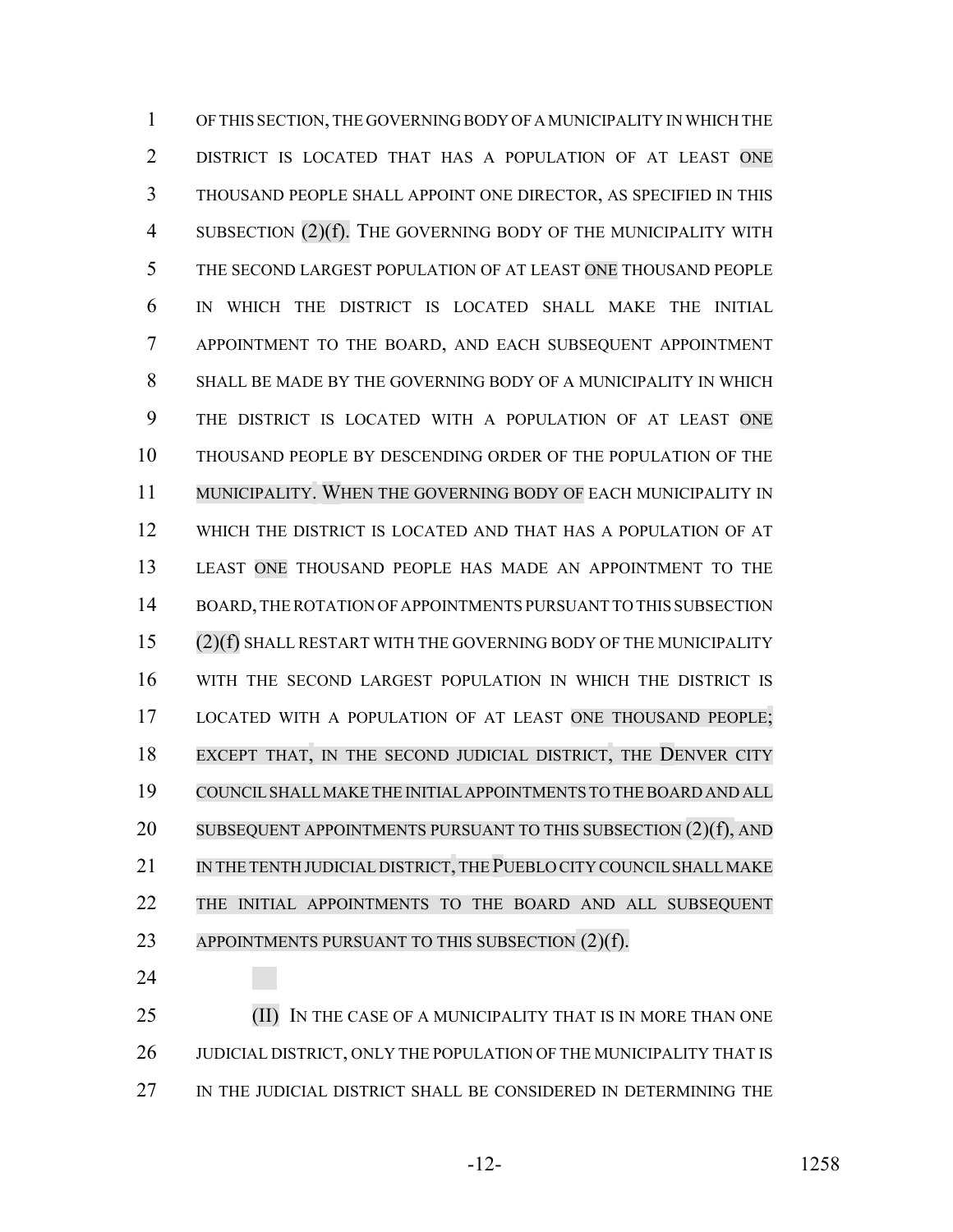1 SIZE OF THE MUNICIPALITY FOR THE PURPOSE OF THIS SUBSECTION (2)(f).

2 (g) THE COUNTY SHERIFF OF A COUNTY IN WHICH THE DISTRICT IS LOCATED SHALL APPOINT ONE DIRECTOR, AS SPECIFIED IN THIS 4 SUBSECTION  $(2)(g)$ . The COUNTY SHERIFF OF THE COUNTY WITH THE LARGEST POPULATION IN WHICH THE DISTRICT IS LOCATED SHALL MAKE THE INITIAL APPOINTMENT TO THE BOARD, AND EACH SUBSEQUENT APPOINTMENT SHALL BE MADE BY THE COUNTY SHERIFF OF A COUNTY IN WHICH THE DISTRICT IS LOCATED BY DESCENDING ORDER OF THE POPULATION OF THE COUNTY. WHEN THE COUNTY SHERIFF OF EACH COUNTY IN WHICH THE DISTRICT IS LOCATED HAS MADE AN APPOINTMENT 11 TO THE BOARD, THE ROTATION OF APPOINTMENTS PURSUANT TO THIS 12 SUBSECTION (2)(g) SHALL RESTART WITH THE COUNTY SHERIFF OF THE COUNTY WITH THE LARGEST POPULATION IN WHICH THE DISTRICT IS LOCATED.

 (3) (a) A DIRECTOR APPOINTED PURSUANT TO SUBSECTIONS (2)(a) TO  $(2)(c)$  OF THIS SECTION SHALL SERVE FOR A TERM OF THREE YEARS FROM THE DATE OF THEIR APPOINTMENT UNLESS THE DIRECTOR IS REMOVED FOR CAUSE. NO DIRECTOR APPOINTED PURSUANT TO 20 SUBSECTIONS  $(2)(a)$  TO  $(2)(c)$  OF THIS SECTION SHALL SERVE MORE THAN TWO CONSECUTIVE TERMS.

22 (b) A DIRECTOR APPOINTED PURSUANT TO SUBSECTIONS (2)(d) TO  $(2)(g)$  OF THIS SECTION SHALL SERVE FOR A TERM OF TWO YEARS FROM THE DATE OF THEIR APPOINTMENT UNLESS THE DIRECTOR IS REMOVED FOR 25 CAUSE. A DIRECTOR APPOINTED PURSUANT TO SUBSECTIONS (2)(d) TO (2)(g) OF THIS SECTION SHALL SERVE ONE TERM, BUT THE DIRECTOR IS NOT PROHIBITED FROM BEING APPOINTED TO SERVE ADDITIONAL TERMS WHEN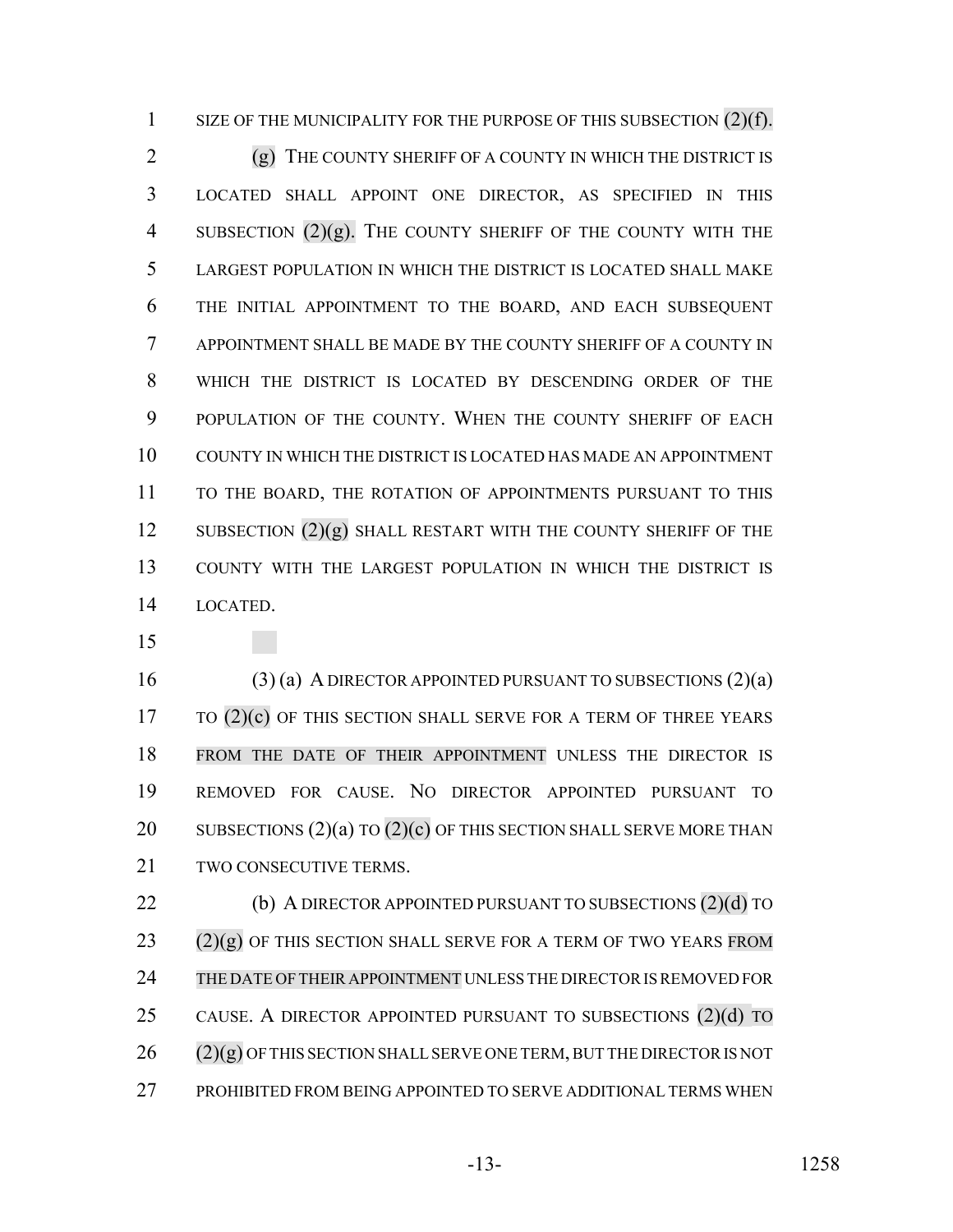THE APPOINTING AUTHORITY OF THE DIRECTOR IS NEXT REQUIRED TO 2 MAKE AN APPOINTMENT PURSUANT TO SUBSECTION (2) OF THIS SECTION.

 (4) IF ANY APPOINTING AUTHORITY OF ONE OR MORE DIRECTORS PURSUANT TO THIS SECTION LEAVES THE APPOINTING AUTHORITY'S OFFICE OR POSITION DURING THE TERM OF A DIRECTOR, THE DIRECTOR'S TERM ON THE BOARD SHALL NOT BE IMPACTED BY SUCH DEPARTURE AND THE DIRECTOR SHALL SERVE THE REST OF HIS OR HER TERM ON THE BOARD. ANY VACANCY ON THE BOARD SHALL BE FILLED AS SOON AS PRACTICABLE AFTER THE VACANCY IS CREATED BY THE APPOINTING AUTHORITY FOR THE 10 DIRECTOR THAT CAUSED THE VACANCY.

 (5) IF ANY APPOINTING AUTHORITY FAILS TO APPOINT A DIRECTOR 12 WITHIN NINETY DAYS OF THE TIME SPECIFIED TO MAKE AN APPOINTMENT, THE DISTRICT ATTORNEY OF THE JUDICIAL DISTRICT MAY MAKE THAT APPOINTMENT.

 (6) AFTER THE INITIAL APPOINTMENTS TO THE BOARD ARE MADE PURSUANT TO SUBSECTION (2) OF THIS SECTION, THE BOARD OR STAFF RETAINED BY THE BOARD SHALL ASSIST THE BOARDS OF COUNTY 18 COMMISSIONERS, GOVERNING BODIES OF MUNICIPALITIES, AND COUNTY SHERIFFS IN DETERMINING WHICH ENTITY IS REQUIRED TO MAKE THE NEXT APPOINTMENT TO THE BOARD.

 **32-23-104. Board of directors - meetings - powers and duties.** 22 (1) (a) THE BOARD SHALL CONVENE FOR ITS FIRST MEETING NO LATER THAN THIRTY DAYS AFTER ALL BOARD DIRECTORS HAVE BEEN APPOINTED PURSUANT TO SECTION 32-23-103, AND SHALL, WITHIN THE FIRST TWO MEETINGS OF THE BOARD, SELECT A CHAIR AND VICE-CHAIR FROM AMONG 26 ITS MEMBERSHIP. THE DIRECTOR WHO IS APPOINTED BY THE DISTRICT ATTORNEY SHALL SERVE AS THE TEMPORARY CHAIR OF THE BOARD UNTIL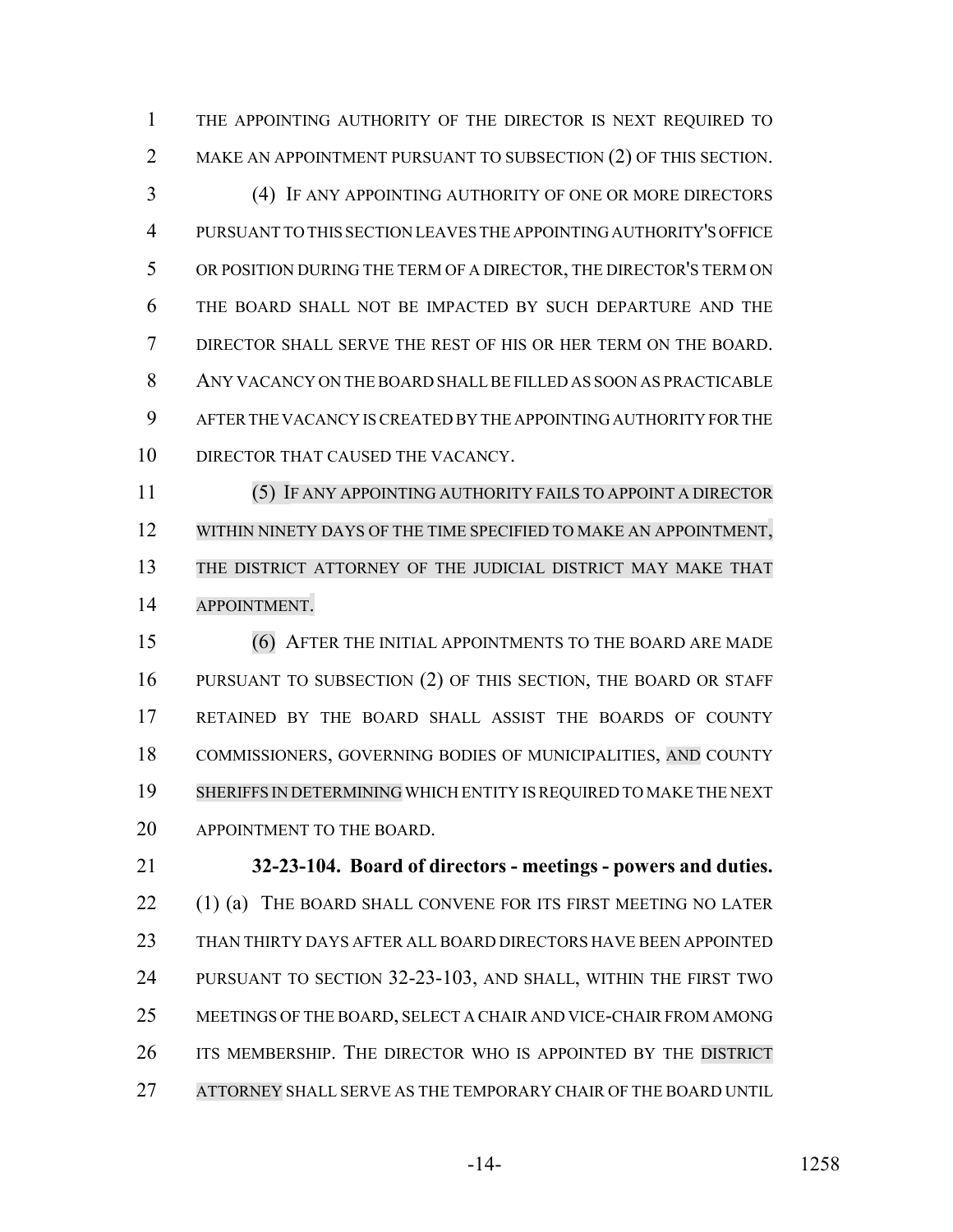THE BOARD ELECTS A CHAIR.

 (b) THE BOARD SHALL CONDUCT BUSINESS AT REGULAR MEETINGS THAT ARE OPEN TO THE PUBLIC AT LEAST THREE TIMES EACH CALENDAR YEAR. THE BOARD MAY ALLOW REMOTE PARTICIPATION AT BOARD MEETINGS BY DIRECTORS AND BY ANY PERSON OR ORGANIZATION THAT HAS BUSINESS BEFORE THE BOARD.THE PROVISIONS OF PART 4 OF ARTICLE 6 OF TITLE 24 APPLY TO ALL BOARD MEETINGS.

8 (c) A MAJORITY OF THE DIRECTORS OF THE BOARD CONSTITUTES A QUORUM, AND BOARD ACTION REQUIRES THE AFFIRMATIVE VOTE OF A MAJORITY OF THE BOARD MEMBERS PRESENT.

 (d) DIRECTORS OF THE BOARD RECEIVE NO COMPENSATION FOR THEIR SERVICES; EXCEPT THAT DIRECTORS MAY BE REIMBURSED BY THE DISTRICT FOR THEIR NECESSARY EXPENSES WHILE SERVING AS DIRECTORS OF THE BOARD.

 (e) A DIRECTOR OF THE BOARD SHALL DISQUALIFY HIMSELF OR HERSELF FROM VOTING ON ANY ISSUE WITH RESPECT TO WHICH THE DIRECTOR HAS A CONFLICT OF INTEREST, UNLESS THE DIRECTOR HAS DISCLOSED THE CONFLICT OF INTEREST IN COMPLIANCE WITH SECTION 18-8-308.IF THE BOARD BECOMES AWARE OF A CONFLICT OF INTEREST OF A DIRECTOR THAT THE DIRECTOR HAS NOT DISCLOSED OR THAT THE DIRECTOR HAS DISCLOSED BUT THE DIRECTOR HAS NOT RECUSED HIMSELF 22 OR HERSELF, THE BOARD MAY, BY A MAJORITY VOTE OF THE BOARD, DISQUALIFY THE DIRECTOR FROM VOTING ON THE ISSUE FOR WHICH THE 24 DIRECTOR HAS A CONFLICT OF INTEREST.

25 (f) DIRECTORS OF THE BOARD AND OFFICERS AND EMPLOYEES OF THE DISTRICT ARE PUBLIC EMPLOYEES FOR PURPOSES OF THE "COLORADO GOVERNMENTAL IMMUNITY ACT", ARTICLE 10 OF TITLE 24.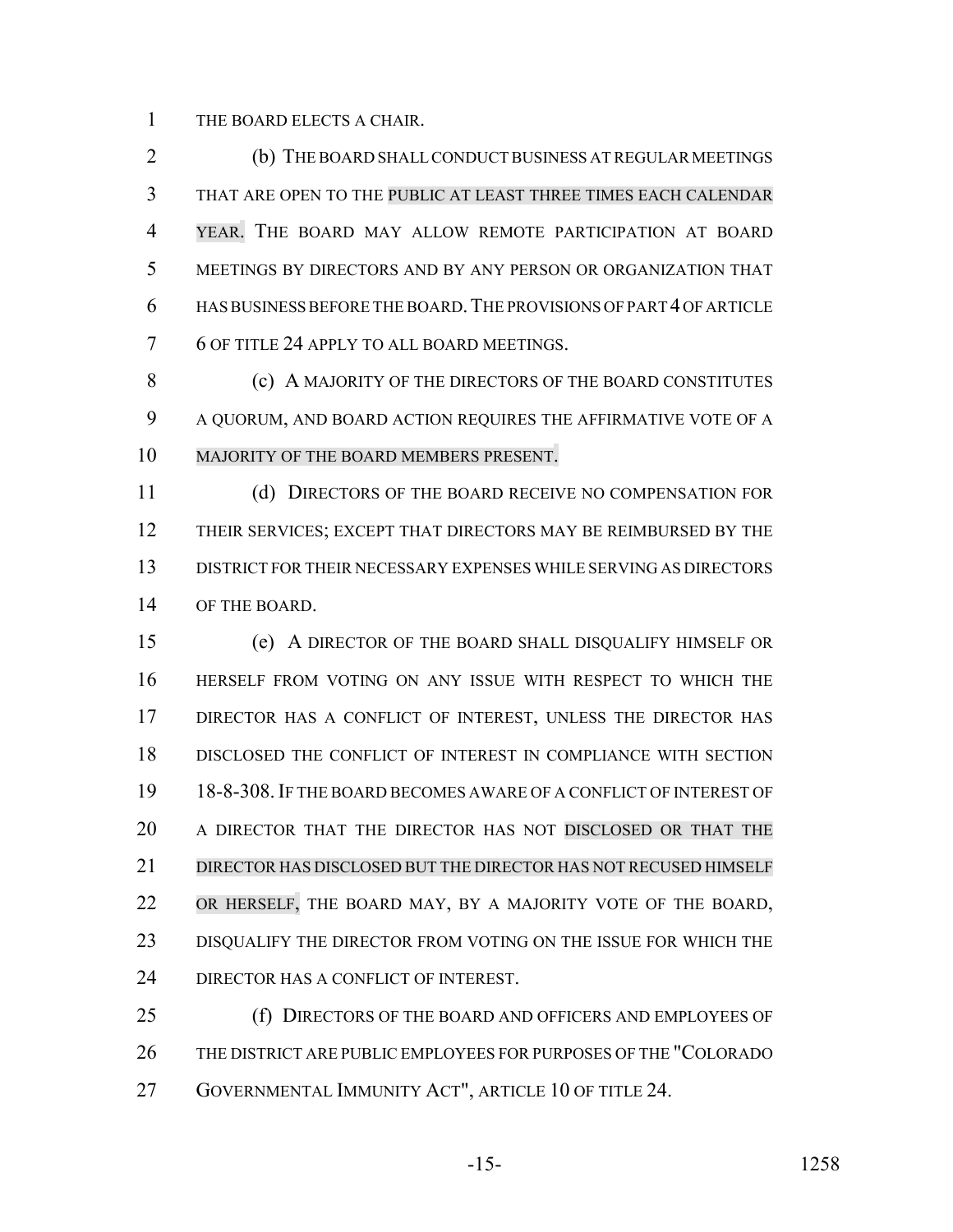- (g) THE BOARD IS SUBJECT TO THE "COLORADO OPEN RECORDS ACT", PART 2 OF ARTICLE 72 OF TITLE 24.
- (2) THE BOARD HAS THE FOLLOWING POWERS AND DUTIES: (a) TO FIX THE TIME AND PLACE AT WHICH ITS REGULAR MEETINGS SHALL BE HELD. MEETINGS SHALL BE HELD WITHIN THE DISTRICT AND
- SHALL BE OPEN TO THE PUBLIC.
- (b) TO ADOPT AND AMEND RULES OF PROCEDURE;
- 8 (c) TO SELECT A CHAIR, VICE-CHAIR, TREASURER, AND SECRETARY; (d) TO HIRE SUCH STAFF AS MAY BE NECESSARY TO ASSIST THE
- 10 BOARD IN ITS DUTIES;
- (e) TO ENTER INTO CONTRACTS;
- 12 (f) To SUE AND BE SUED;
- (g) TO DECIDE AT WHICH ELECTION A QUESTION REGARDING THE LEVY AND COLLECTION OF A UNIFORM SALES AND USE TAX AUTHORIZED BY SECTION 32-23-105 WILL BE SUBMITTED TO THE REGISTERED ELECTORS 16 OF THE DISTRICT;
- (h) TO DETERMINE THE RATE AND ESTIMATED AMOUNT OF THE TAX TO BE INCLUDED IN A QUESTION AUTHORIZED BY SECTION 32-23-105 THAT WILL BE SUBMITTED TO THE REGISTERED ELECTORS OF THE DISTRICT AND TO SUBMIT THE QUESTION TO THE REGISTERED ELECTORS OF THE DISTRICT 21 AT THE APPROPRIATE ELECTION UPON THE ADOPTION OF A RESOLUTION BY 22 THE BOARD;
- **(i)** TO DECIDE AT WHICH ELECTION A QUESTION REGARDING THE LEVY AND COLLECTION OF AN AD VALOREM TAX AUTHORIZED BY SECTION 32-23-107 SHALL BE SUBMITTED TO THE REGISTERED ELECTORS OF THE DISTRICT;
- (j) TO DETERMINE THE MILL LEVY AND ESTIMATED AMOUNT OF THE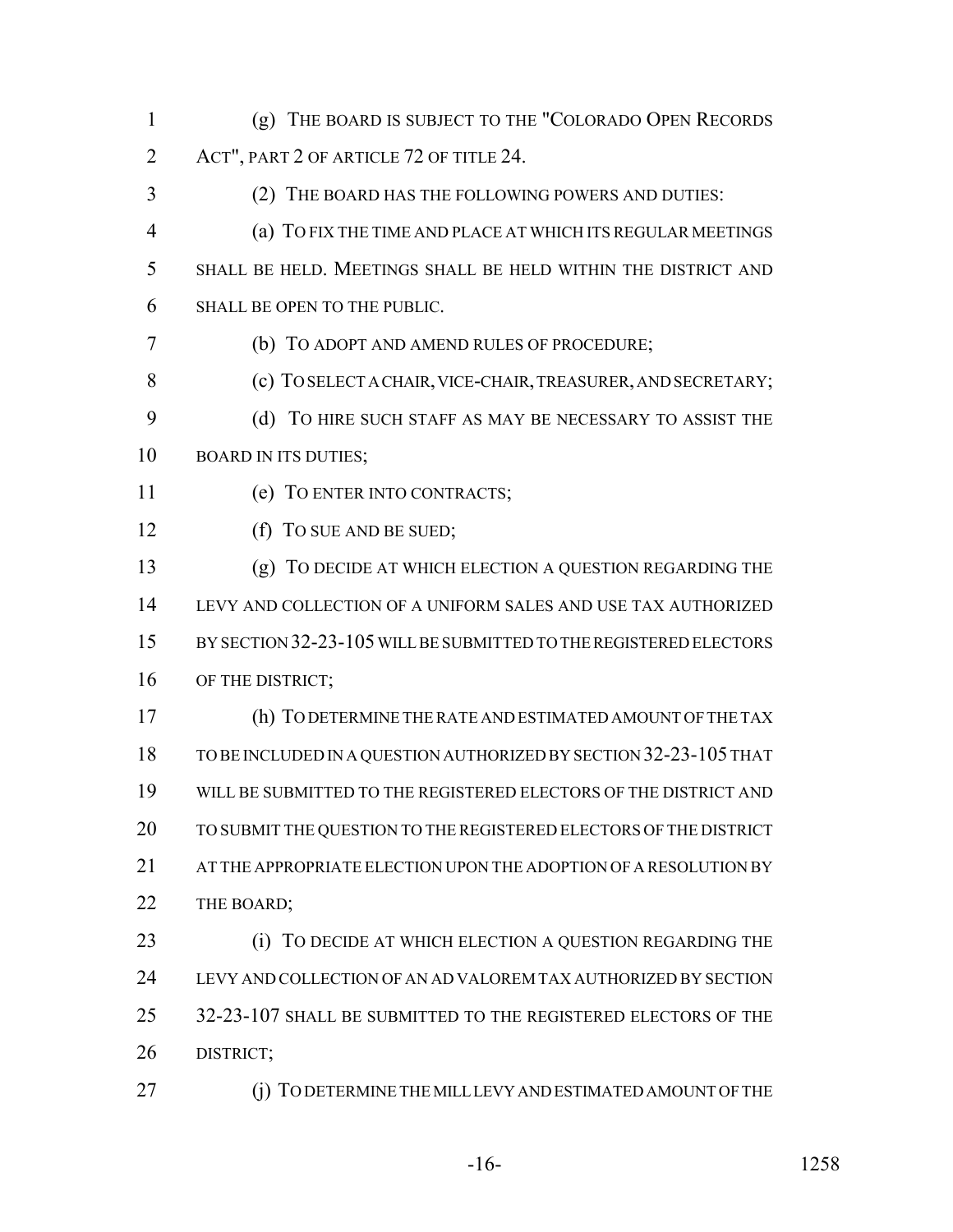AD VALOREM TAX TO BE INCLUDED IN THE QUESTION THAT WILL BE SUBMITTED TO THE REGISTERED ELECTORS AND TO SUBMIT THE QUESTION TO THE REGISTERED ELECTORS OF THE DISTRICT AT THE APPROPRIATE ELECTION UPON THE ADOPTION OF A RESOLUTION BY THE BOARD;

 (k) TO LEVY AND COLLECT AD VALOREM TAXES ON AND AGAINST ALL TAXABLE PROPERTY WITHIN THE DISTRICT, WHICH SHALL NOT BE LIMITED EXCEPT AS PROVIDED IN SECTION 39-10-111 (11) AND IN PART 3 8 OF ARTICLE 1 OF TITLE 29.

9 (1) TO ADMINISTER AND USE MONEY COLLECTED PURSUANT TO A SALES AND USE TAX OR AD VALOREM TAX LEVIED AND COLLECTED PURSUANT TO THIS ARTICLE 23, IN ACCORDANCE WITH THE GUIDELINES 12 SPECIFIED IN SECTION 32-23-107;

 (m) TO DEVELOP REPORTING AND REVIEW REQUIREMENTS 14 GOVERNING RECEIPT AND EXPENDITURES OF DISTRICT FUNDS;

 (n) TO DETERMINE THE DISTRIBUTION OF MONEY THAT THE BOARD DISTRIBUTES PURSUANT TO SECTION 32-23-109;

 (o) TO DETERMINE THE ELIGIBILITY OF ESSENTIAL SERVICES PROVIDERS TO RECEIVE DISTRICT MONEY THAT THE BOARD DISTRIBUTES PURSUANT TO SECTION 32-23-109.IN DETERMINING SUCH ELIGIBILITY, THE BOARD SHALL TAKE INTO CONSIDERATION THE APPLICANT'S FINANCIAL AND ORGANIZATIONAL CAPACITY TO EXPEND TAX DOLLARS TO SERVE AT-RISK YOUTH IN THE DISTRICT AND ACHIEVE THE MISSION OF THE ESSENTIAL SERVICES PROVIDER.

 (p) TO PUBLISH AND UPDATE ANNUAL GOVERNANCE AND TRANSPARENCY NOTICE REQUIREMENTS BY POSTING BOARD DIRECTOR NAMES, DISTRICT CONTACT INFORMATION, AND MEETING INFORMATION ON 27 THE DISTRICT'S WEBSITE;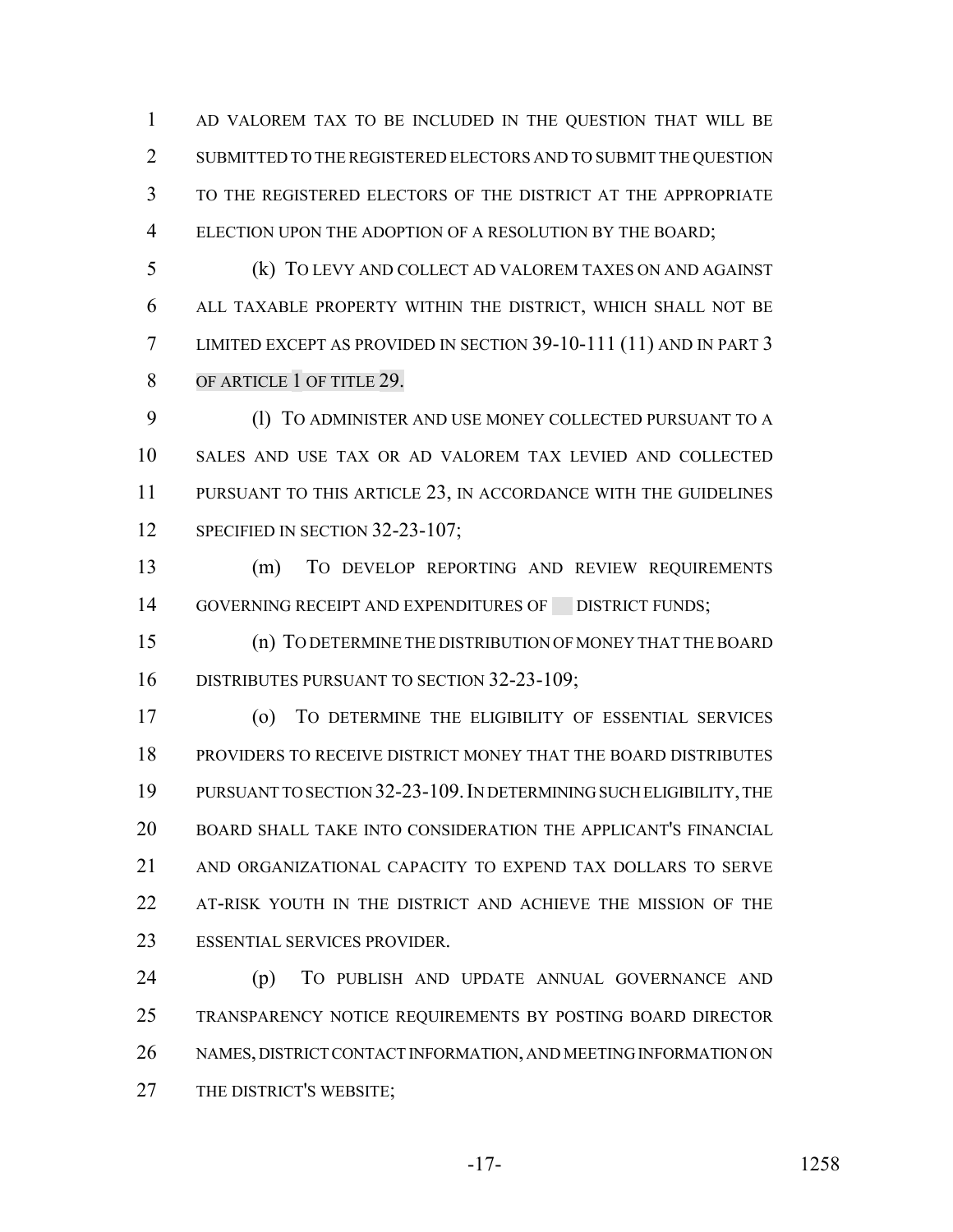(q) TO DRAW WARRANTS AGAINST DISTRICT FUNDS FOR THE 2 PURPOSES SPECIFIED IN THIS ARTICLE 23;

 (r) TO SEEK APPROVAL FROM THE REGISTERED ELECTORS IN THE DISTRICT TO LEVY, COLLECT, RETAIN, AND SPEND ALL REVENUE GENERATED BY ANY TAX APPROVED BY REGISTERED ELECTORS IN EXCESS OF THE LIMITATION PROVIDED IN SECTION 20 OF ARTICLE X OF THE STATE CONSTITUTION;

 (s) TO BORROW MONEY AND INCUR INDEBTEDNESS AND EVIDENCE THE SAME BY CERTIFICATES, NOTES, OR DEBENTURES, TO ISSUE BONDS, INCLUDING REVENUE BONDS, AND TO INVEST ANY MONEY OF THE SPECIAL 11 DISTRICT IN ACCORDANCE WITH PART 6 OF ARTICLE 75 OF TITLE 24;

 (t) TO SOLICIT, ACCEPT, AND EXPEND GIFTS, GRANTS, AND 13 DONATIONS FROM ANY PUBLIC OR PRIVATE ENTITY; AND

 (u) TO EXERCISE ALL OR ANY PART OR COMBINATION OF THE POWERS GRANTED IN THIS ARTICLE 23.

 **32-23-105. Authorizing elections - sales and use tax.** (1) FOR 17 PURPOSES OF COMPLYING WITH THE PROVISIONS OF SECTION 20 (4) OF 18 ARTICLE X OF THE STATE CONSTITUTION AND UPON THE ADOPTION OF A RESOLUTION BY THE BOARD, THE DISTRICT MAY SUBMIT TO THE REGISTERED ELECTORS OF THE DISTRICT, AT A GENERAL ELECTION, AN ELECTION HELD ON THE FIRST TUESDAY IN NOVEMBER OF AN ODD-NUMBERED YEAR, OR A BIENNIAL LOCAL DISTRICT ELECTION, THE QUESTION OF WHETHER THE DISTRICT SHALL BE AUTHORIZED TO LEVY AND COLLECT A SALES AND USE TAX NOT TO EXCEED THE AMOUNT 25 DETERMINED BY THE BOARD PURSUANT TO SECTION (5) OF THIS SECTION UPON EVERY TRANSACTION OR OTHER INCIDENT WITH RESPECT TO WHICH A SALES AND USE TAX IS LEVIED BY THE STATE, PURSUANT TO THE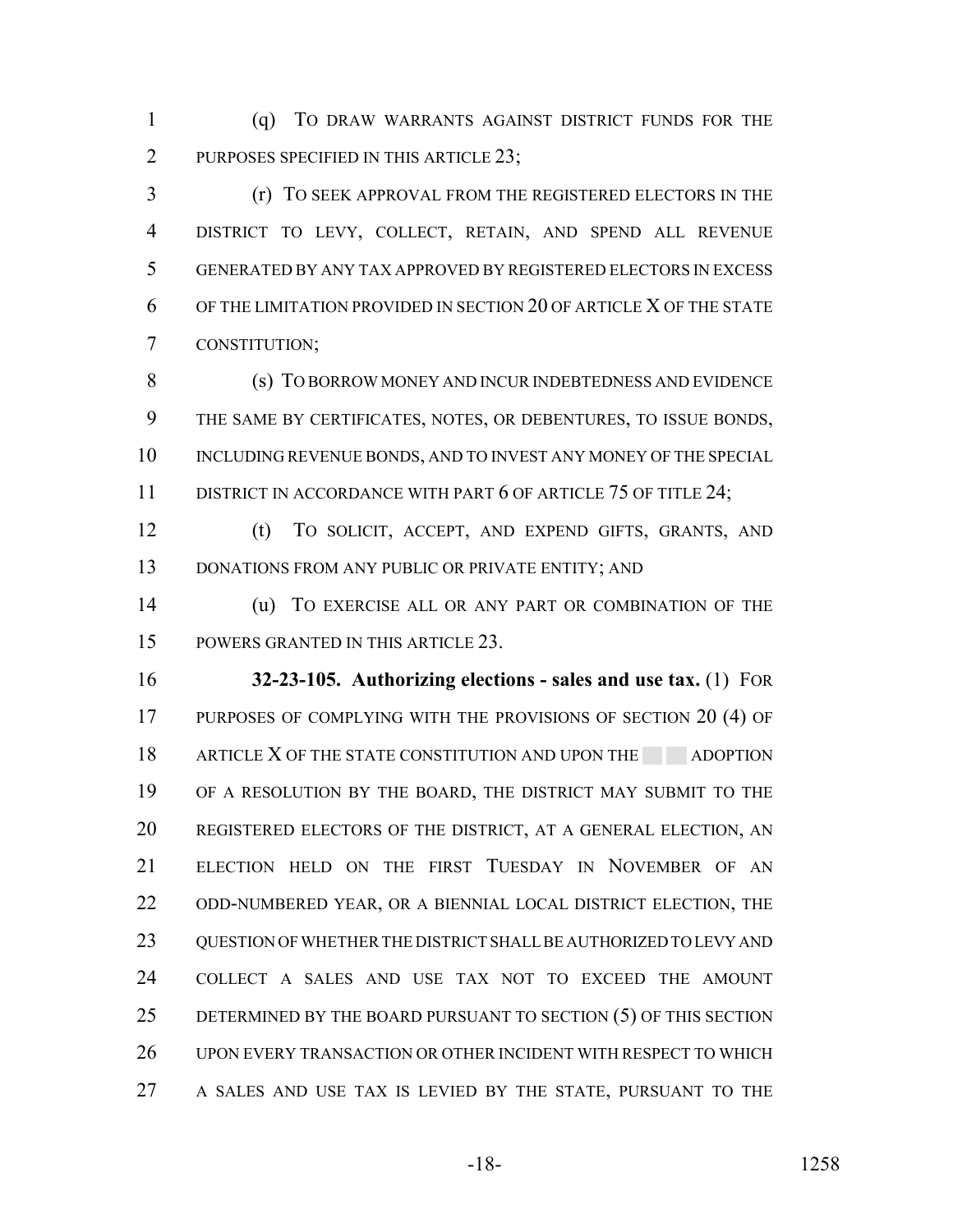1 PROVISIONS OF ARTICLE 26 OF TITLE 39;

2 (2) A RESOLUTION PURSUANT TO SUBSECTION (1) OF THIS SECTION SHALL INCLUDE, BUT SHALL NOT BE LIMITED TO, THE FOLLOWING STATEMENTS:

 (a) THAT THE DISTRICT WILL LEVY AND COLLECT A SALES AND USE TAX AT THE RATE SPECIFIED BY THE BOARD PURSUANT TO SUBSECTION  $7(2)(b)$  OF THIS SECTION;

 (b) THE PERCENTAGE OF SALES AND USE TAX TO BE LEVIED AND COLLECTED BY THE DISTRICT AS DETERMINED BY THE BOARD PURSUANT 10 TO SUBSECTION (5)(a) OF THIS SECTION; AND

 (c) IF THE BOARD DETERMINES PURSUANT TO SUBSECTION (5)(b) OF THIS SECTION THAT THE AUTHORITY OF THE DISTRICT TO LEVY AND COLLECT THE SALES AND USE TAXES SHALL EXPIRE, THE MONTH, DAY, AND YEAR ON WHICH SUCH AUTHORITY SHALL EXPIRE.

 (3) THE DISTRICT MAY SUBMIT THE QUESTION SET FORTH IN 16 SUBSECTION (1) OF THIS SECTION TO THE REGISTERED ELECTORS OF THE DISTRICT AFTER THE ADOPTION OF A RESOLUTION BY THE BOARD.

 (4) (a) EXCEPT AS OTHERWISE PROVIDED IN SUBSECTION (4)(c) OF THIS SECTION, AT THE ELECTION, THE QUESTION APPEARING ON THE BALLOT SHALL BE AS FOLLOWS:

 "SHALL ESSENTIAL SERVICES FOR YOUTH SPECIAL 23 DISTRICT TAXES BE INCREASED BY ANNUALLY IN THE FIRST FULL YEAR OF SUCH INCREASE, AND BY WHATEVER ADDITIONAL AMOUNTS ARE RAISED ANNUALLY 26 THEREAFTER, BY A PERCENT SALES AND USE TAX TO BE USED SOLELY FOR THE PURPOSE OF PROVIDING ESSENTIAL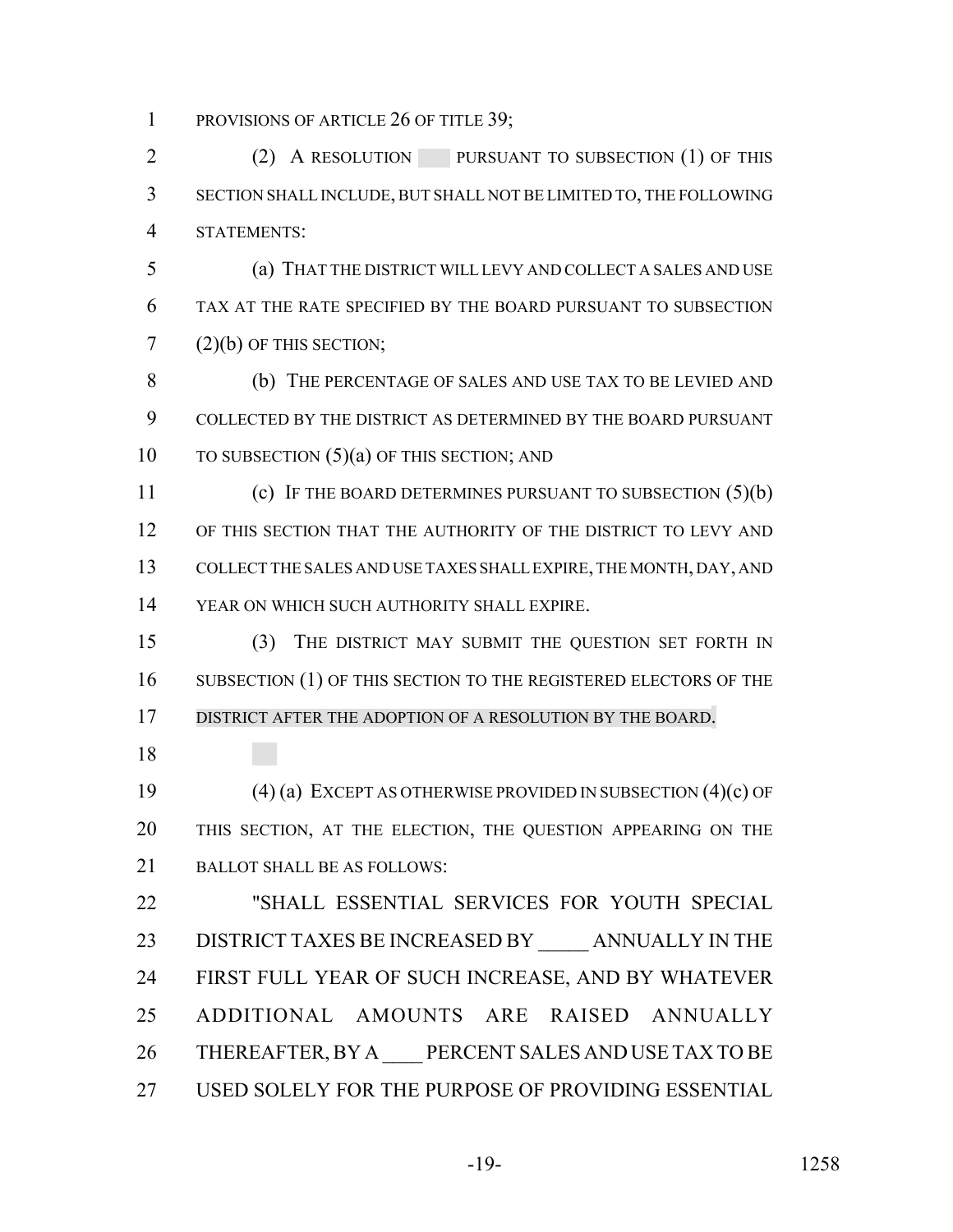SERVICES TO AT-RISK YOUTH WHO RESIDE IN THE DISTRICT AND SHALL ALL REVENUE FROM SUCH TAX BE COLLECTED, RETAINED, AND SPENT AS A VOTER-APPROVED REVENUE CHANGE, INCLUDING ALL REVENUE GENERATED BY SUCH TAX IN EXCESS OF THE LIMITATION PROVIDED IN SECTION 20 OF ARTICLE X OF THE COLORADO CONSTITUTION?"

 (b) EXCEPT AS OTHERWISE PROVIDED IN SUBSECTION (4)(c) OF THIS SECTION, THE BALLOT TITLE SHALL BE A STATEMENT OF THE 9 LANGUAGE INCLUDED IN THE QUESTION SET FORTH IN SUBSECTION (4)(a) OF THIS SECTION.

 (c) THE BALLOT QUESTION SPECIFIED IN SUBSECTION (4)(a) OF THIS 12 SECTION AND THE BALLOT TITLE SPECIFIED IN SUBSECTION (4)(b) OF THIS SECTION MAY BE MODIFIED BY THE BOARD ONLY TO THE EXTENT NECESSARY TO INCLUDE THE PERCENTAGE OF THE SALES AND USE TAX TO BE LEVIED AND COLLECTED, TO SPECIFY AN EXPIRATION OF THE DISTRICT'S AUTHORITY TO LEVY AND COLLECT A SALES AND USE TAX, IF APPLICABLE, AND TO CONFORM TO THE REQUIREMENTS OF ANY CONSTITUTIONAL OR STATUTORY PROVISION ENACTED AFTER THE EFFECTIVE DATE OF THIS SUBSECTION (4)(c) OR FINAL DECISION OF A DISTRICT OR APPELLATE 20 COURT REGARDING THE LEGAL REQUIREMENTS FOR BALLOT QUESTIONS AND TITLES.

**(d) EXCEPT AS OTHERWISE PROVIDED IN SUBSECTION (6) OF THIS**  SECTION, IF AT ANY ELECTION A MAJORITY OF THE REGISTERED ELECTORS OF THE DISTRICT VOTING ON THE QUESTION VOTE AFFIRMATIVELY ON THE QUESTION AUTHORIZING THE DISTRICT TO LEVY AND COLLECT THE SALES 26 AND USE TAX SPECIFIED IN SUBSECTION  $(4)(a)$  of this section, such SALES AND USE TAX SHALL BE LEVIED, COLLECTED, AND DISTRIBUTED AS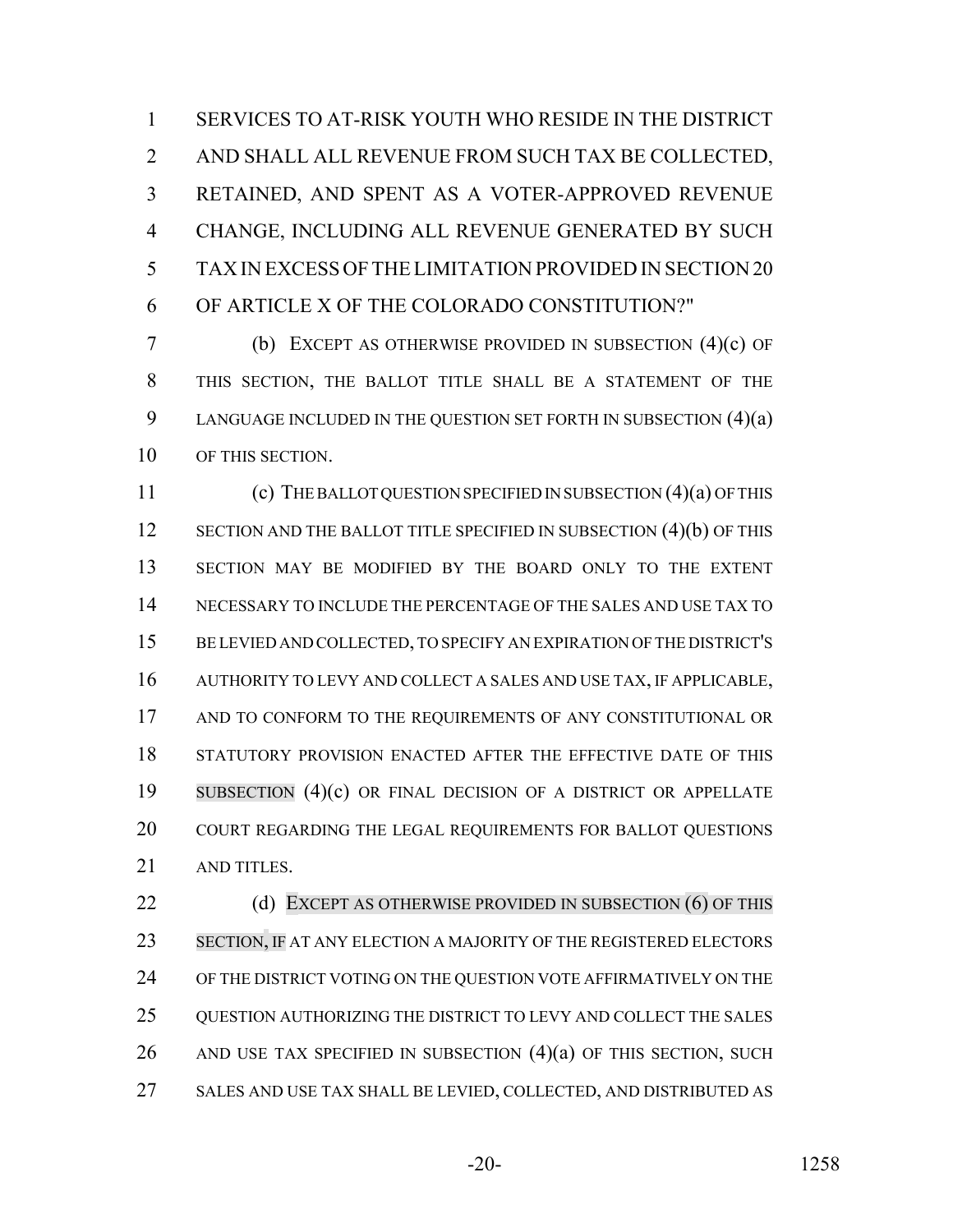PROVIDED FOR IN THIS ARTICLE 23.

 (5) THE BOARD OF A DISTRICT THAT SUBMITS A QUESTION TO THE REGISTERED ELECTORS OF THE DISTRICT PURSUANT TO THIS SECTION SHALL DETERMINE THE FOLLOWING BY A MAJORITY VOTE OF THE BOARD: (a) THE AMOUNT OF SALES AND USE TAX THAT IT WILL SEEK VOTER APPROVAL TO LEVY AND COLLECT; AND (b) IF THE BOARD DETERMINES THAT THE AUTHORITY OF THE DISTRICT TO LEVY AND COLLECT THE SALES AND USE TAXES SHALL EXPIRE, THE MONTH, DAY, AND YEAR ON WHICH SUCH AUTHORITY SHALL EXPIRE. 10 (6) IF THE REGISTERED ELECTORS OF A DISTRICT APPROVE THE LEVY AND COLLECTION OF A SALES AND USE TAX PURSUANT TO THIS 12 SECTION, BUT LESS THAN FORTY PERCENT OF THE REGISTERED ELECTORS OF A COUNTY IN THE DISTRICT WITH A POPULATION OF FIFTEEN THOUSAND PEOPLE ORFEWER APPROVE THE LEVY AND COLLECTION OF SUCH TAX, THE 15 BOARD OF COUNTY COMMISSIONERS OF THE COUNTY MAY, WITHIN THIRTY 16 DAYS OF THE CERTIFICATION OF THE ELECTION, VOTE TO BE EXCLUDED FROM THE BOUNDARIES OF THE DISTRICT. IF SUCH A BOARD OF COUNTY COMMISSIONERS DOES NOT VOTE TO BE EXCLUDED FROM THE BOUNDARIES OF THE DISTRICT, THE COUNTY WILL BE INCLUDED IN THE DISTRICT AND 20 ALL OF THE APPLICABLE PROVISIONS OF THIS ARTICLE 23 SHALL APPLY TO THE COUNTY. IF SUCH A BOARD OF COUNTY COMMISSIONERS DOES VOTE TO BE EXCLUDED FROM THE BOUNDARIES OF THE DISTRICT, THE PROVISIONS OF THIS ARTICLE 23 SHALL NOT APPLY TO THE COUNTY AND THE SALES AND USE TAX AUTHORIZED BY THE DISTRICT WILL NOT BE LEVIED OR COLLECTED IN THE COUNTY. **32-23-106. Sales and use tax imposed - collection -**

**administration of tax - essential services for youth special district**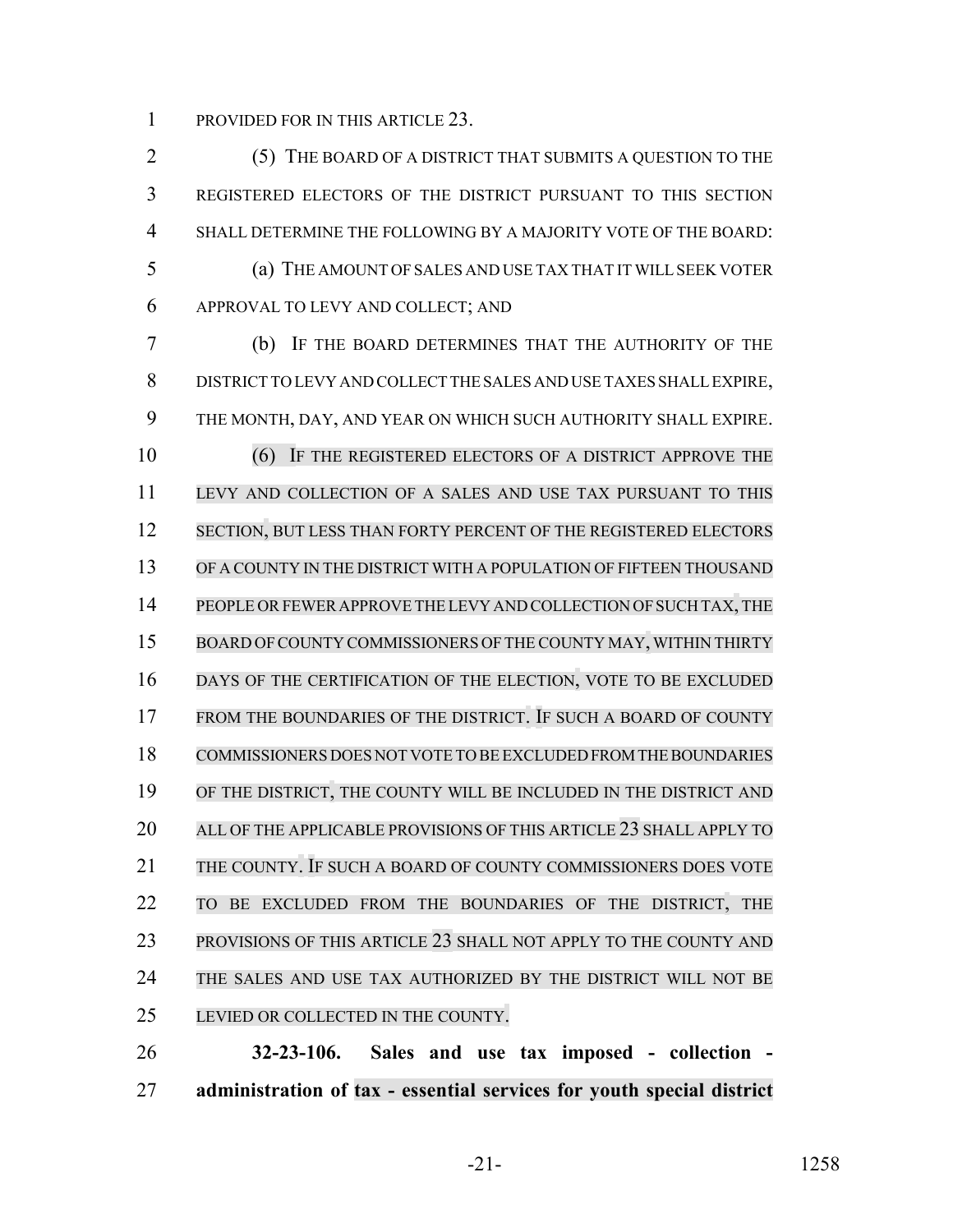**cash fund - creation.** (1) THE SALES AND USE TAX IMPOSED PURSUANT TO SECTION 32-23-105 IS IN ADDITION TO ANY OTHER SALES AND USE TAX IMPOSED PURSUANT TO LAW.

 (2) (a) THE COLLECTION, ADMINISTRATION, AND ENFORCEMENT OF THE SALES AND USE TAX SHALL BE PERFORMED BY THE EXECUTIVE DIRECTOR OF THE DEPARTMENT OF REVENUE IN THE SAME MANNER AS THE COLLECTION, ADMINISTRATION, AND ENFORCEMENT OF THE STATE SALES 8 AND USE TAX IMPOSED PURSUANT TO ARTICLE 26 OF TITLE 39 INCLUDING THE RETENTION BY A VENDOR OF THE PERCENTAGE OF THE AMOUNT REMITTED TO COVER THE VENDOR'S EXPENSE IN THE COLLECTION AND REMITTANCE OF THE SALES AND USE TAX AS PROVIDED IN SECTION 39-26-105. THE EXECUTIVE DIRECTOR SHALL MAKE MONTHLY DISTRIBUTIONS OF SALES AND USE TAX COLLECTIONS TO THE DISTRICT. THE DISTRICT SHALL PAY THE NET INCREMENTAL COST INCURRED BY THE DEPARTMENT OF REVENUE IN THE ADMINISTRATION AND COLLECTION OF THE SALES AND USE TAX; EXCEPT THAT IN NO EVENT SHALL THE DISTRICT PAY IN ANY GIVEN FISCAL YEAR MORE THAN AN AMOUNT EQUAL TO THE AMOUNT PAID BY THE DISTRICT IN ITS FIRST FISCAL YEAR OF OPERATION, AS ADJUSTED IN ACCORDANCE WITH THE CHANGES IN THE CONSUMER PRICE INDEX FOR THE UNITED STATES DEPARTMENT OF LABOR, BUREAU OF LABOR STATISTICS , CONSUMER PRICE INDEX FOR DENVER-AURORA-LAKEWOOD FOR ALL ITEMS PAID BY ALL URBAN 23 CONSUMERS, OR ITS APPLICABLE SUCCESSOR INDEX. THE DEPARTMENT OF REVENUE MAY MAKE EXPENDITURES FOR SUCH COSTS SUBJECT TO ANNUAL APPROPRIATION BY THE GENERAL ASSEMBLY.

26 (b) (I) A QUALIFIED PURCHASER MAY PROVIDE A DIRECT PAYMENT PERMIT NUMBER ISSUED PURSUANT TO SECTION 39-26-103.5 TO A VENDOR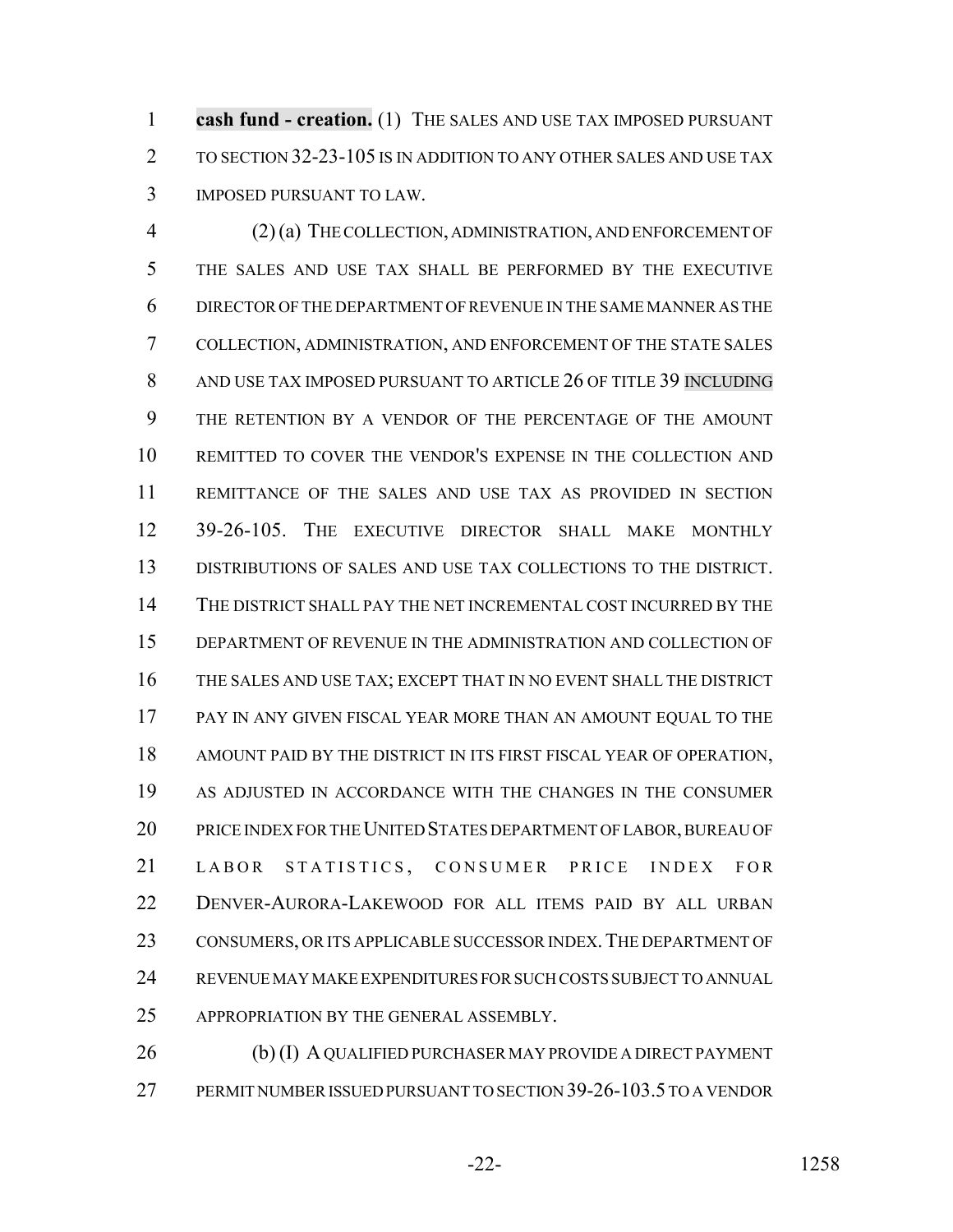OR RETAILER THAT IS LIABLE AND RESPONSIBLE FOR COLLECTING AND REMITTING ANY SALES TAX LEVIED ON A SALE MADE TO THE QUALIFIED PURCHASER PURSUANT TO THIS ARTICLE 23.A VENDOR OR RETAILER THAT HAS RECEIVED A DIRECT PAYMENT PERMIT NUMBER IN GOOD FAITH FROM A QUALIFIED PURCHASER SHALL NOT BE LIABLE OR RESPONSIBLE FOR COLLECTION AND REMITTANCE OF A SALES TAX IMPOSED ON A SALE THAT IS PAID FOR DIRECTLY FROM THE QUALIFIED PURCHASER'S FUNDS AND NOT THE PERSONAL FUNDS OF AN INDIVIDUAL.

 (II) A QUALIFIED PURCHASER THAT PROVIDES A DIRECT PAYMENT PERMIT NUMBER TO A VENDOR OR RETAILER SHALL BE LIABLE AND RESPONSIBLE FOR THE AMOUNT OF SALES TAX LEVIED ON A SALE MADE TO 12 THE QUALIFIED PURCHASER PURSUANT TO THIS ARTICLE 23 IN THE SAME MANNER AS LIABILITY WOULD BE IMPOSED ON A QUALIFIED PURCHASER FOR STATE SALES TAX PURSUANT TO SECTION 39-26-105.

 (3) (a) IF THE REGISTERED ELECTORS OF A DISTRICT AUTHORIZE THE LEVY AND COLLECTION OF A SALES AND USE TAX PURSUANT TO 17 SECTION 32-23-105 AT A BIENNIAL LOCAL DISTRICT ELECTION, THE DISTRICT SHALL NOT BEGIN THE LEVY AND COLLECTION OF SUCH TAX BEFORE JANUARY 1 OF THE CALENDAR YEAR FOLLOWING THE CALENDAR YEAR IN WHICH THE BIENNIAL LOCAL DISTRICT ELECTION WAS HELD.

 (b) IF THE REGISTERED ELECTORS OF A DISTRICT AUTHORIZE THE LEVY AND COLLECTION OF A SALES AND USE TAX PURSUANT TO SECTION 23 32-23-105 AT A GENERAL ELECTION OR AN ELECTION HELD ON THE FIRST 24 TUESDAY IN NOVEMBER OF AN ODD-NUMBERED YEAR, THE DISTRICT SHALL NOT BEGIN THE LEVY AND COLLECTION OF SUCH TAX BEFORE JULY 26 1 OF THE CALENDAR YEAR FOLLOWING THE CALENDAR YEAR IN WHICH THE GENERAL ELECTION OR ELECTION IN AN ODD-NUMBERED YEAR WAS HELD.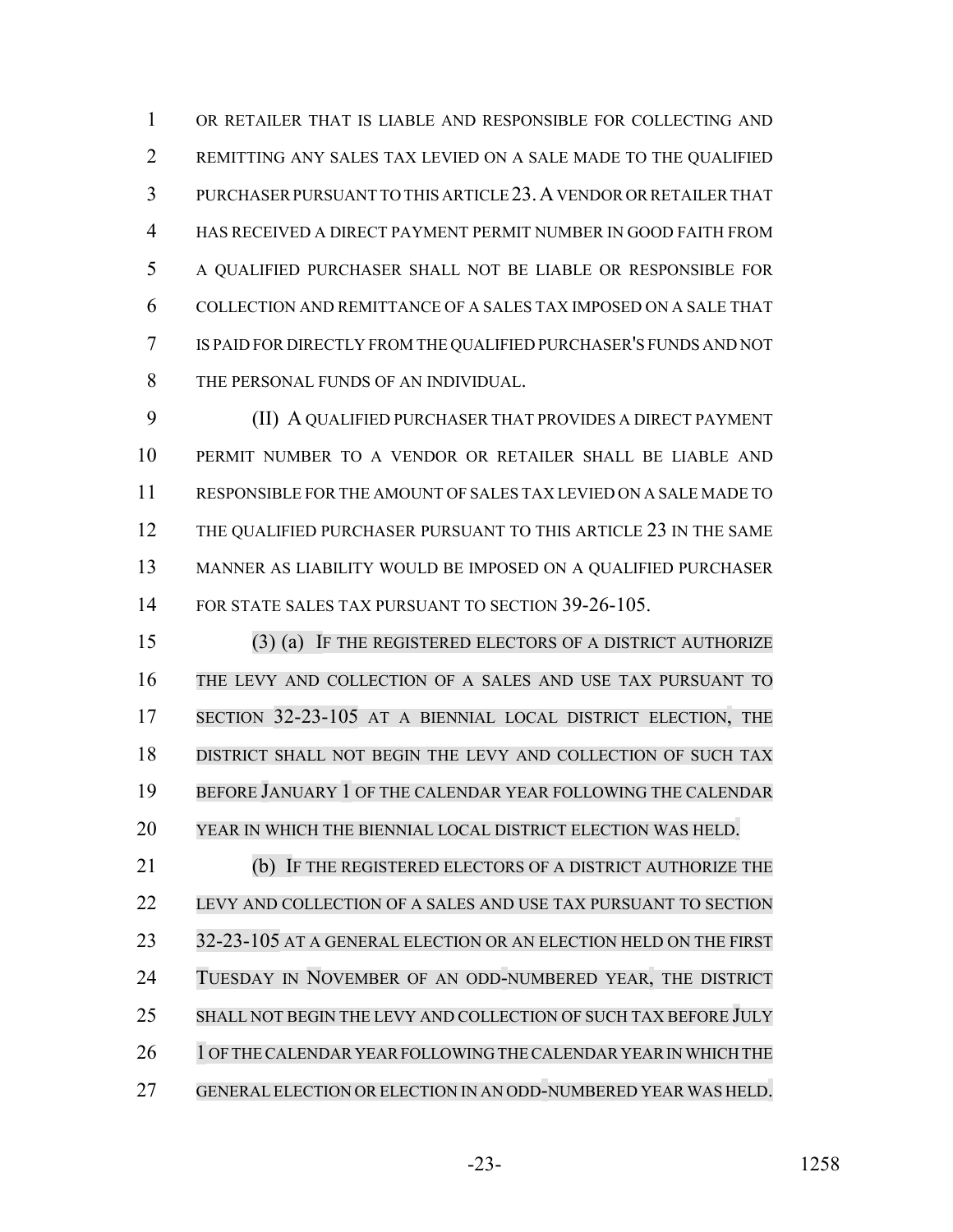(4) BEGINNING IN THE FIRST YEAR DURING WHICH THE DEPARTMENT OF REVENUE ADMINISTERS SALES AND USE TAX FOR A 3 DISTRICT CREATED PURSUANT TO THIS ARTICLE 23, THE DEPARTMENT SHALL:

 (a) RETAIN AN AMOUNT THAT DOES NOT EXCEED THE TOTAL COST OF COLLECTING, ADMINISTERING, AND ENFORCING THE TAX; AND

 (b) IF MORE THAN ONE DISTRICT APPROVES THE LEVY AND COLLECTION OF A SALES AND USE TAX PURSUANT TO THIS ARTICLE 23 DURING THE SAME ELECTION CYCLE, ALLOCATE THE AMOUNT OF ANY FIXED COSTS RETAINED PURSUANT TO SUBSECTION (1)(a) OF THIS SECTION EQUALLY FROM EACH SUCH DISTRICT.

12 (5) (a) ANY AMOUNT RETAINED BY THE DEPARTMENT PURSUANT TO SUBSECTION (4) OF THIS SECTION SHALL BE CREDITED TO THE ESSENTIALSERVICES FOR YOUTH SPECIAL DISTRICT CASH FUND,REFERRED TO IN THIS SECTION AS THE "FUND", WHICH IS HEREBY CREATED IN THE STATE TREASURY.

 (b) THE STATE TREASURER SHALL CREDIT ALL INTEREST AND INCOME DERIVED FROM THE DEPOSIT AND INVESTMENT OF MONEY IN THE FUND TO THE FUND.

**(c) ANY UNEXPENDED AND UNENCUMBERED MONEY REMAINING**  IN THE FUND AT THE END OF A FISCAL YEAR SHALL REMAIN IN THE FUND. 22 (d) MONEY IN THE FUND IS CONTINUOUSLY APPROPRIATED TO THE DEPARTMENT FOR THE DEPARTMENT'S COSTS OF COLLECTING, 24 ADMINISTERING, AND ENFORCING THE SALES AND USE TAX LEVIED PURSUANT TO THIS ARTICLE 23.

 **32-23-107. Authorizing election - levy and collection of ad valorem taxes.** (1) A DISTRICT CREATED PURSUANT TO THIS ARTICLE 23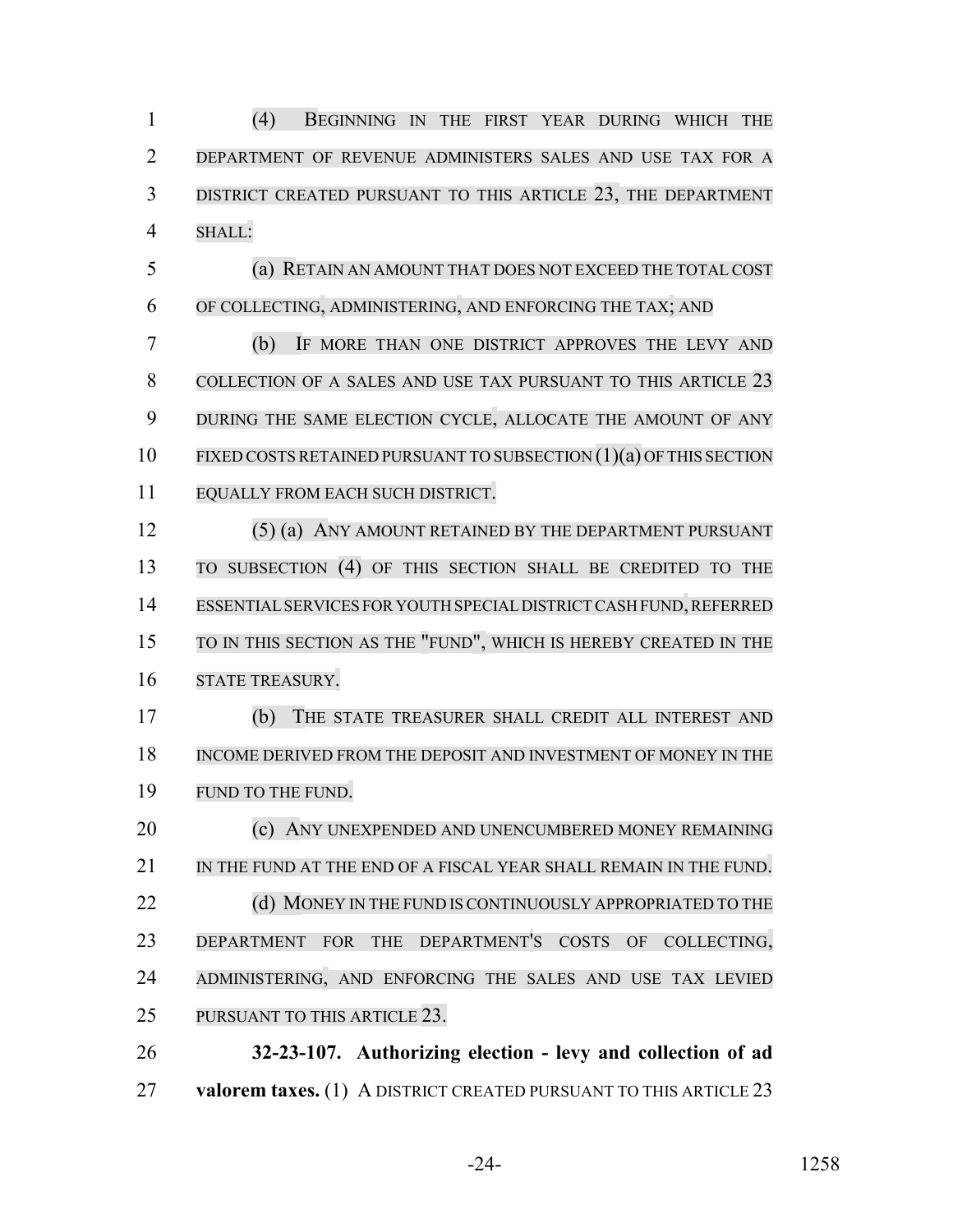HAS THE POWER, UPON APPROVAL BY THE ELIGIBLE ELECTORS OF THE DISTRICT, TO LEVY AND COLLECT AD VALOREM TAXES ON AND AGAINST ALL TAXABLE PROPERTY WITHIN THE DISTRICT. A TAX LEVIED BY A DISTRICT IN ACCORDANCE WITH THIS SECTION SHALL TAKE EFFECT ON EITHER JANUARY 1 OR JULY 1 OF THE YEAR SPECIFIED IN THE BALLOT ISSUE SUBMITTED TO THE ELIGIBLE ELECTORS OF THE DISTRICT.

 (2) FOR PURPOSES OF COMPLYING WITH THE PROVISIONS OF 8 SECTION 20(4) OF ARTICLE X OF THE STATE CONSTITUTION AND UPON THE 9 ADOPTION OF A RESOLUTION BY THE BOARD, THE DISTRICT MAY SUBMIT TO THE REGISTERED ELECTORS OF THE DISTRICT, AT A GENERAL ELECTION, AN ELECTION HELD ON THE FIRST TUESDAY IN NOVEMBER OF AN ODD-NUMBERED YEAR, OR AT A BIENNIAL LOCAL DISTRICT ELECTION, THE QUESTION OF WHETHER THE DISTRICT SHALL BE AUTHORIZED TO LEVY AND COLLECT AN AD VALOREM TAX NOT TO EXCEED THE NUMBER OF 15 MILLS DETERMINED BY THE BOARD PURSUANT TO SUBSECTION (6) OF THIS SECTION ON AND AGAINST ALL TAXABLE PROPERTY IN THE DISTRICT.

 (3) A RESOLUTION PURSUANT TO SUBSECTION (2) OF THIS SECTION SHALL INCLUDE, BUT SHALL NOT BE LIMITED TO, THE FOLLOWING STATEMENTS:

 (a) THAT THE DISTRICT WILL LEVY AND COLLECT AN AD VALOREM TAX AT THE RATE SPECIFIED BY THE BOARD PURSUANT TO SUBSECTION 22 (3)(b) OF THIS SECTION;

 (b) THE NUMBER OF MILLS TO BE LEVIED AND COLLECTED BY THE 24 DISTRICT AS DETERMINED BY THE BOARD PURSUANT TO SUBSECTION  $(6)(a)$ OF THIS SECTION; AND

26 (c) IF THE BOARD DETERMINES PURSUANT TO SUBSECTION (6)(b) OF THIS SECTION THAT THE AUTHORITY OF THE DISTRICT TO LEVY AND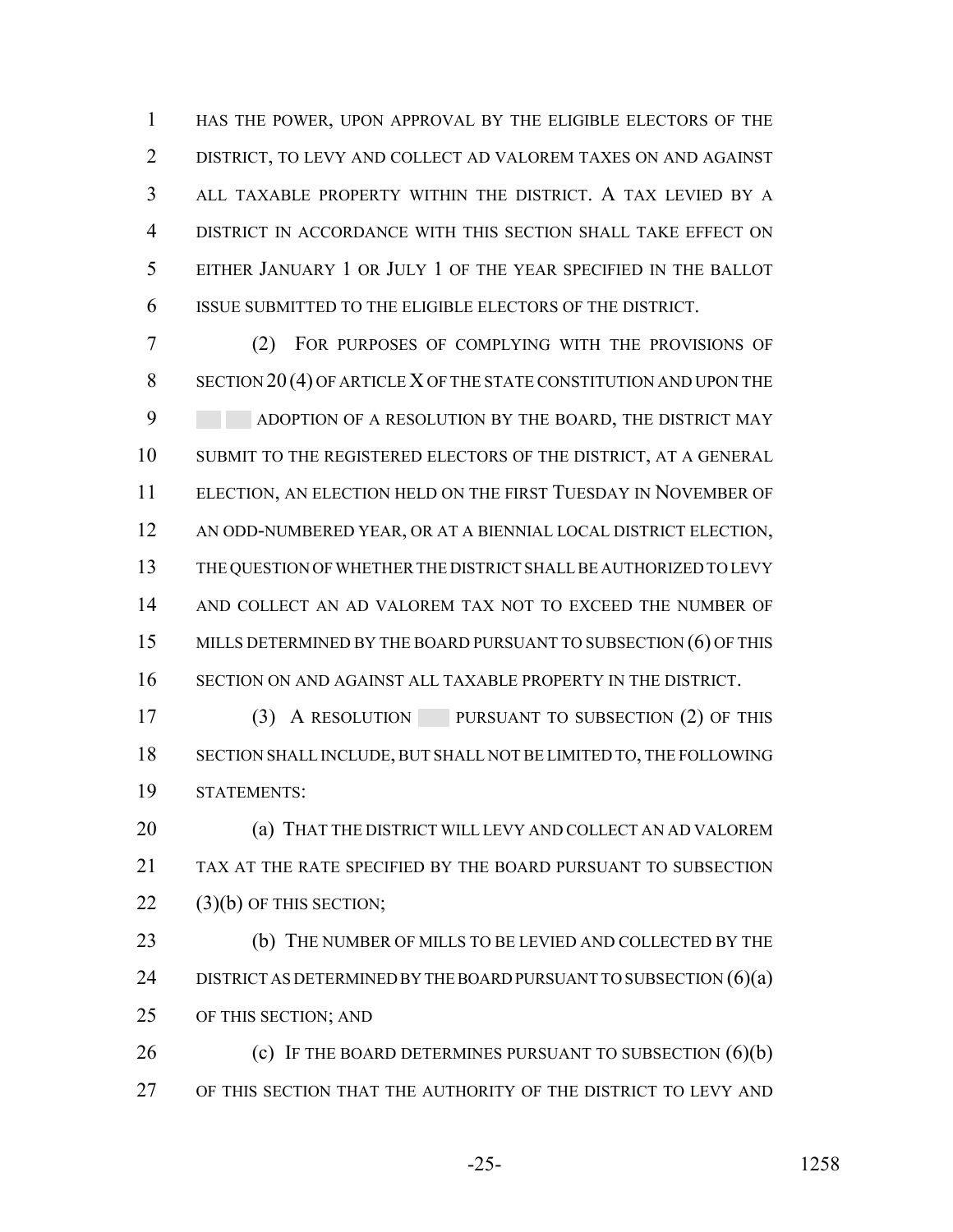COLLECT THE AD VALOREM TAX SHALL EXPIRE, THE MONTH, DAY, AND YEAR ON WHICH SUCH AUTHORITY SHALL EXPIRE.

 (4) THE DISTRICT MAY SUBMIT THE QUESTION SET FORTH IN SUBSECTION (2) OF THIS SECTION TO THE REGISTERED ELECTORS OF THE DISTRICT AFTER THE ADOPTION OF A RESOLUTION BY THE BOARD.

6 (5) (a) EXCEPT AS OTHERWISE PROVIDED IN SUBSECTION  $(5)(c)$  OF THIS SECTION, AT THE ELECTION, THE QUESTION APPEARING ON THE BALLOT SHALL BE AS FOLLOWS:

 "SHALL ESSENTIAL SERVICES FOR YOUTH SPECIAL 10 DISTRICT TAXES BE INCREASED BY ANNUALLY IN THE FIRST FULL YEAR OF SUCH INCREASE, AND BY WHATEVER ADDITIONAL AMOUNTS ARE RAISED ANNUALLY THEREAFTER, BY A MILL LEVY INCREASE OF NOT MORE 14 THAN MILLS TO BE USED SOLELY FOR THE PURPOSE OF PROVIDING ESSENTIAL SERVICES TO AT-RISK YOUTH WHO RESIDE IN THE DISTRICT AND SHALL ALL REVENUE FROM SUCH TAX BE COLLECTED, RETAINED, AND SPENT AS A VOTER-APPROVED REVENUE CHANGE, INCLUDING ALL REVENUE GENERATED BY SUCH TAX IN EXCESS OF THE LIMITATION PROVIDED IN SECTION 20 OF ARTICLE X OF THE COLORADO CONSTITUTION?"

22 (b) EXCEPT AS OTHERWISE PROVIDED IN SUBSECTION  $(5)(c)$  OF THIS SECTION, THE BALLOT TITLE SHALL BE A STATEMENT OF THE 24 LANGUAGE INCLUDED IN THE QUESTION SET FORTH IN SUBSECTION  $(5)(a)$ OF THIS SECTION.

26 (c) THE BALLOT QUESTION SPECIFIED IN SUBSECTION (5)(a) OF THIS 27 SECTION AND THE BALLOT TITLE SPECIFIED IN SUBSECTION (5)(b) OF THIS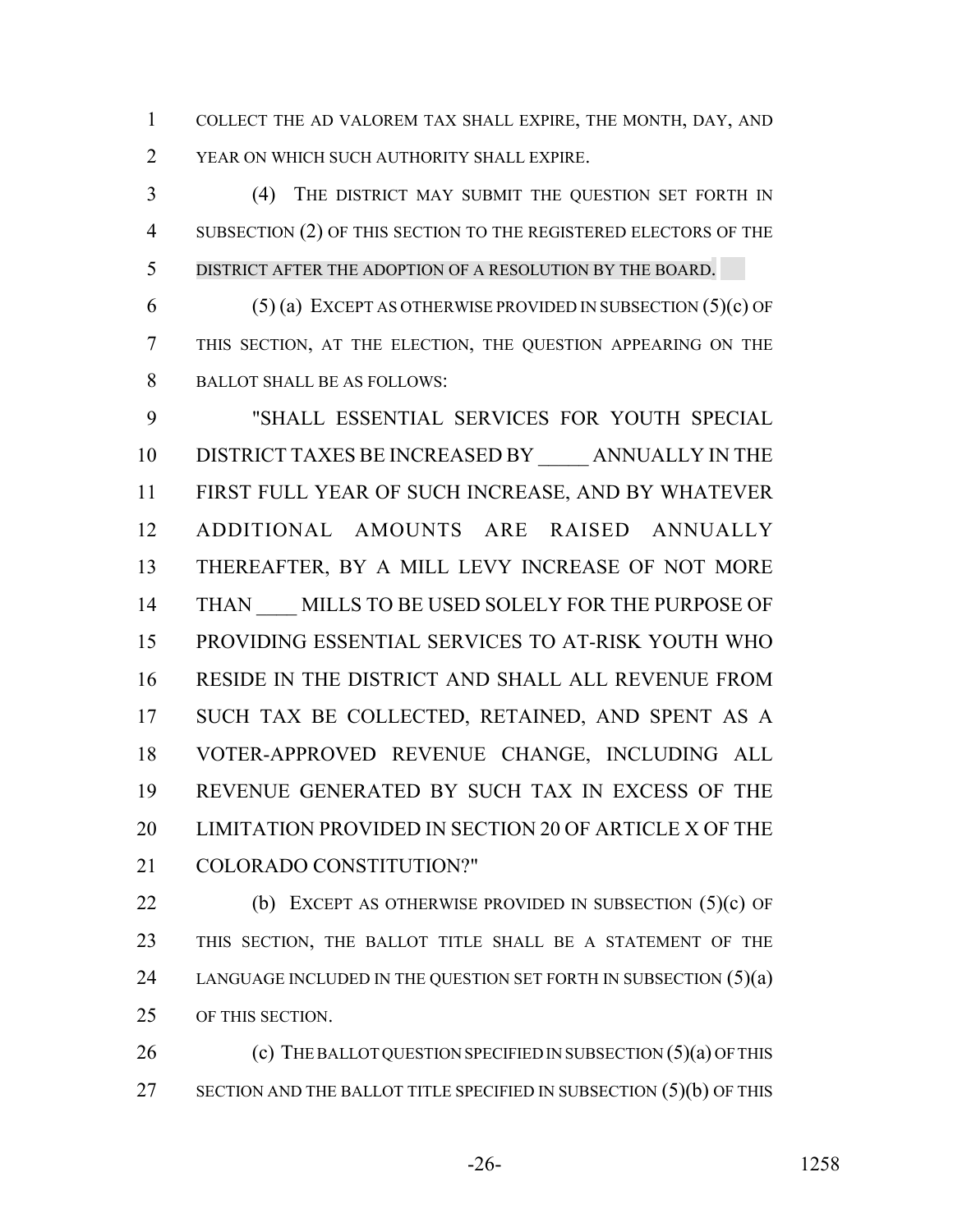SECTION MAY BE MODIFIED BY THE BOARD ONLY TO THE EXTENT NECESSARY TO INCLUDE THE NUMBER OF MILLS TO BE LEVIED AND COLLECTED, TO SPECIFY AN EXPIRATION OF THE DISTRICT'S AUTHORITY TO LEVY AND COLLECT AN AD VALOREM TAX, IF APPLICABLE, AND TO CONFORM TO THE REQUIREMENTS OF ANY CONSTITUTIONAL OR STATUTORY PROVISION ENACTED AFTER THE EFFECTIVE DATE OF THIS SUBSECTION (5)(c) OR FINAL DECISION OF A DISTRICT OR APPELLATE COURT REGARDING THE LEGAL REQUIREMENTS FOR BALLOT QUESTIONS AND TITLES.

10 (d) EXCEPT AS OTHERWISE PROVIDED IN SUBSECTION (7) OF THIS 11 SECTION, IF AT ANY ELECTION A MAJORITY OF THE REGISTERED ELECTORS OF THE DISTRICT VOTING ON THE QUESTION VOTE AFFIRMATIVELY ON THE QUESTION AUTHORIZING THE DISTRICT TO LEVY AND COLLECT THE AD VALOREM TAX SPECIFIED IN SUBSECTION (5)(a) OF THIS SECTION, SUCH TAX SHALL BE LEVIED, COLLECTED, AND DISTRIBUTED AS PROVIDED FOR IN THIS ARTICLE 23.

 (6) THE BOARD OF A DISTRICT THAT SUBMITS A QUESTION TO THE REGISTERED ELECTORS OF THE DISTRICT PURSUANT TO THIS SECTION SHALL DETERMINE THE FOLLOWING BY A MAJORITY VOTE OF THE BOARD: **(a) THE NUMBER OF MILLS THAT IT WILL SEEK VOTER APPROVAL TO** LEVY AND COLLECT; AND

**(b)** IF THE BOARD DETERMINES THAT THE AUTHORITY OF THE DISTRICT TO LEVY AND COLLECT THE AD VALOREM TAX SHALL EXPIRE, THE MONTH, DAY, AND YEAR ON WHICH SUCH AUTHORITY SHALL EXPIRE.

 (7) IF THE REGISTERED ELECTORS OF A DISTRICT APPROVE THE LEVY AND COLLECTION OF AN AD VALOREM TAX PURSUANT TO THIS SECTION, BUT LESS THAN FORTY PERCENT OF THE REGISTERED ELECTORS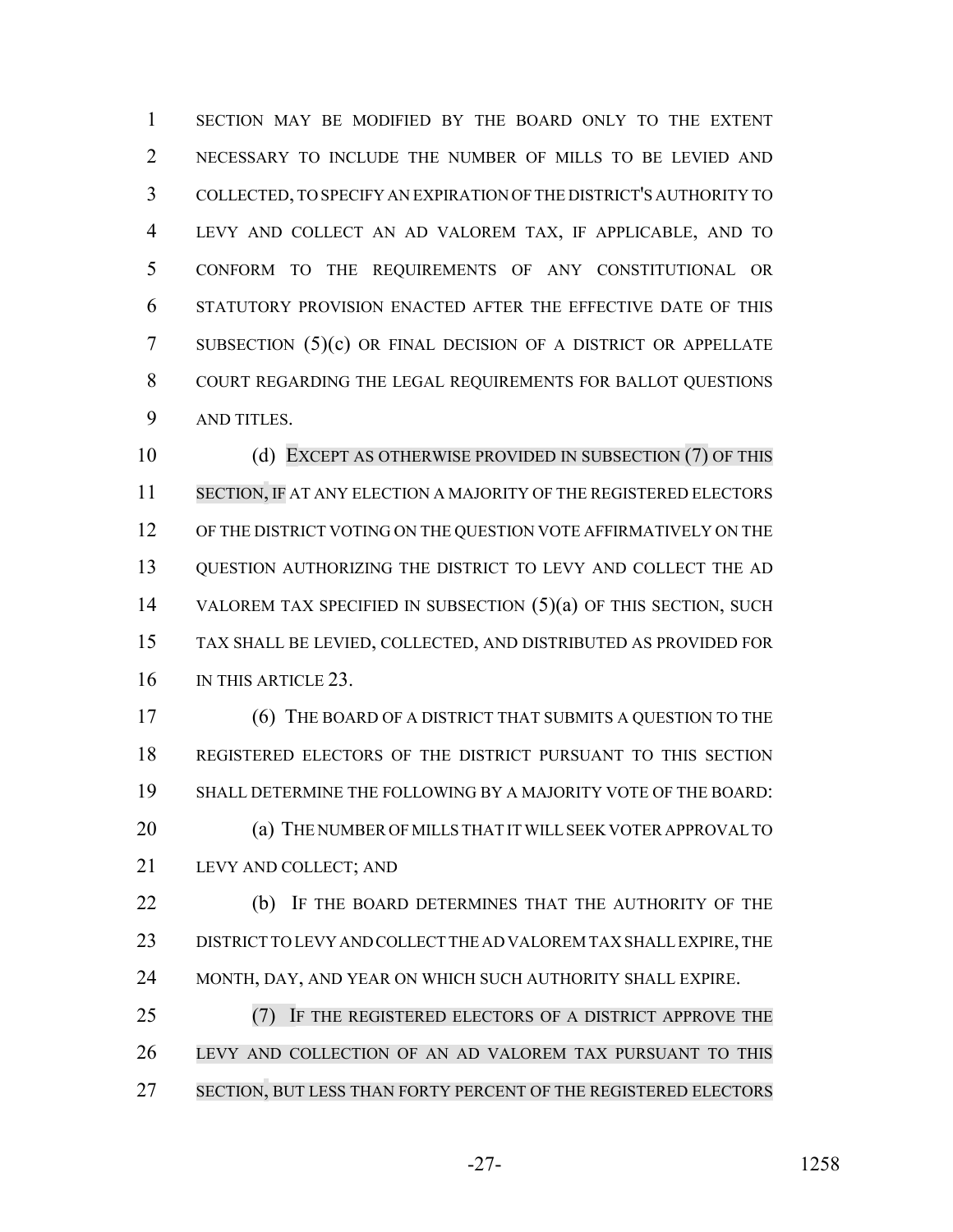OF A COUNTY IN THE DISTRICT WITH A POPULATION OF FIFTEEN THOUSAND PEOPLE ORFEWER APPROVE THE LEVY AND COLLECTION OF SUCH TAX, THE BOARD OFCOUNTY COMMISSIONERS OF THE COUNTY MAY, WITHIN THIRTY DAYS OF THE CERTIFICATION OF THE ELECTION, VOTE TO BE EXCLUDED FROM THE BOUNDARIES OF THE DISTRICT. IF SUCH A BOARD OF COUNTY COMMISSIONERS DOES NOT VOTE TO BE EXCLUDED FROM THE BOUNDARIES OF THE DISTRICT, THE COUNTY WILL BE INCLUDED IN THE DISTRICT AND ALL OF THE APPLICABLE PROVISIONS OF THIS ARTICLE 23 SHALL APPLY TO THE COUNTY. IF SUCH A BOARD OF COUNTY COMMISSIONERS DOES VOTE TO BE EXCLUDED FROM THE BOUNDARIES OF THE DISTRICT, THE 11 PROVISIONS OF THIS ARTICLE 23 SHALL NOT APPLY TO THE COUNTY AND THE AD VALOREM TAX AUTHORIZED BY THE DISTRICT WILL NOT BE LEVIED 13 OR COLLECTED IN THE COUNTY.

 **32-23-108. Ad valorem tax imposed - collection - administration of tax.** (1) THE AD VALOREM TAX IMPOSED PURSUANT TO SECTION 32-23-107 IS IN ADDITION TO ANY OTHER AD VALOREM TAX IMPOSED PURSUANT TO LAW.

18 (2) IT IS THE DUTY OF THE BODY HAVING AUTHORITY TO LEVY TAXES WITHIN EACH COUNTY TO LEVY THE TAXES PROVIDED BY SECTION 32-23-107.IT IS THE DUTY OF ALL OFFICIALS CHARGED WITH THE DUTY OF COLLECTING TAXES TO COLLECT SUCH TAXES AT THE TIME AND IN THE FORM AND MANNER AND WITH LIKE INTEREST AND PENALTIES AS OTHER TAXES ARE COLLECTED AND WHEN COLLECTED TO PAY THE SAME TO THE SPECIAL DISTRICT ORDERING THE LEVY AND COLLECTION. THE PAYMENT OF SUCH COLLECTIONS SHALL BE PAID MONTHLY INTO THE DEPOSITORY OF 26 THE DISTRICT TO THE CREDIT OF THE DISTRICT. ALL TAXES LEVIED UNDER THIS ARTICLE 23, TOGETHER WITH INTEREST THEREON AND PENALTIES FOR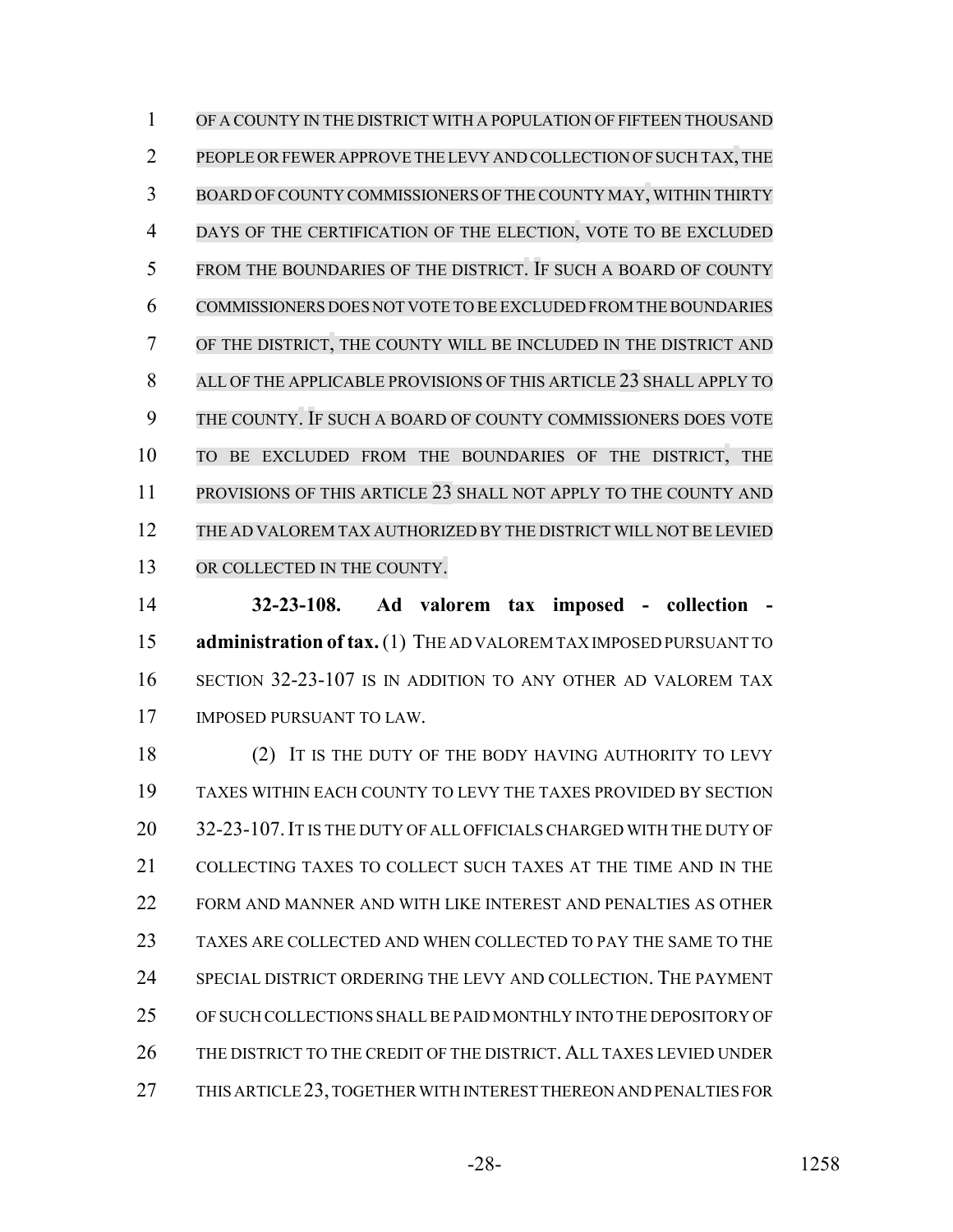DEFAULT IN PAYMENT THEREOF, AND ALL COSTS OF COLLECTING THE SAME SHALL CONSTITUTE, UNTIL PAID, A PERPETUAL LIEN ON AND AGAINST THE PROPERTY TAXED, AND SUCH LIEN SHALL BE ON A PARITY WITH THE TAX LIEN OF OTHER GENERAL TAXES.

 **32-23-109. District revenue - distribution.** (1) THE BOARD SHALL DISTRIBUTE THE PROCEEDS OF ANY TAX COLLECTIONS PURSUANT TO THIS ARTICLE 23 TO ESSENTIAL SERVICES PROVIDERS AS SPECIFIED IN THIS SECTION.THE BOARD MAY DEDUCT FROM THE PROCEEDS OF THE TAX COLLECTIONS AMOUNTS NECESSARY TO COVER THE COSTS INCURRED BY THE DISTRICT FOR THE ADMINISTRATION OF SUCH PROCEEDS, INCLUDING THE ADMINISTRATION OF THE DISTRICT YOUTH ESSENTIAL SERVICES PROVIDERS GRANT PROGRAM PURSUANT TO SECTION 32-23-110; EXCEPT THAT THE AMOUNT DEDUCTED FOR SUCH PURPOSES SHALL NOT EXCEED FIVE PERCENT OF THE NET TAX REVENUE ANNUALLY COLLECTED. THE BOARD MAY ALSO DEDUCT FROM THE PROCEEDS OF THE TAX COLLECTIONS AN AMOUNT NECESSARY TO PAY THE DISTRICT'S ACTUAL OR ANTICIPATED REASONABLE COSTS RELATED TO A COORDINATED ELECTION. AFTER MAKING THE DEDUCTIONS ALLOWED IN THIS SUBSECTION (1), THE BOARD SHALL DISTRIBUTE THE REMAINING PROCEEDS FROM THE TAX COLLECTIONS TO ESSENTIAL SERVICES PROVIDERS PURSUANT TO 21 SUBSECTION (2) OF THIS SECTION.

22 (2) UPON VOTER APPROVAL OF THE LEVY AND COLLECTION OF A 23 TAX AS SPECIFIED IN THIS ARTICLE 23, THE TAX REVENUE COLLECTED BY THE DISTRICT SHALL BE DISTRIBUTED ANNUALLY BY THE BOARD AS FOLLOWS:

26 (a) A MINIMUM OF SIXTY PERCENT OF THE TAX REVENUE SHALL BE DISTRIBUTED TO THE LOCAL CASA PROGRAM IN THE DISTRICT AND TO THE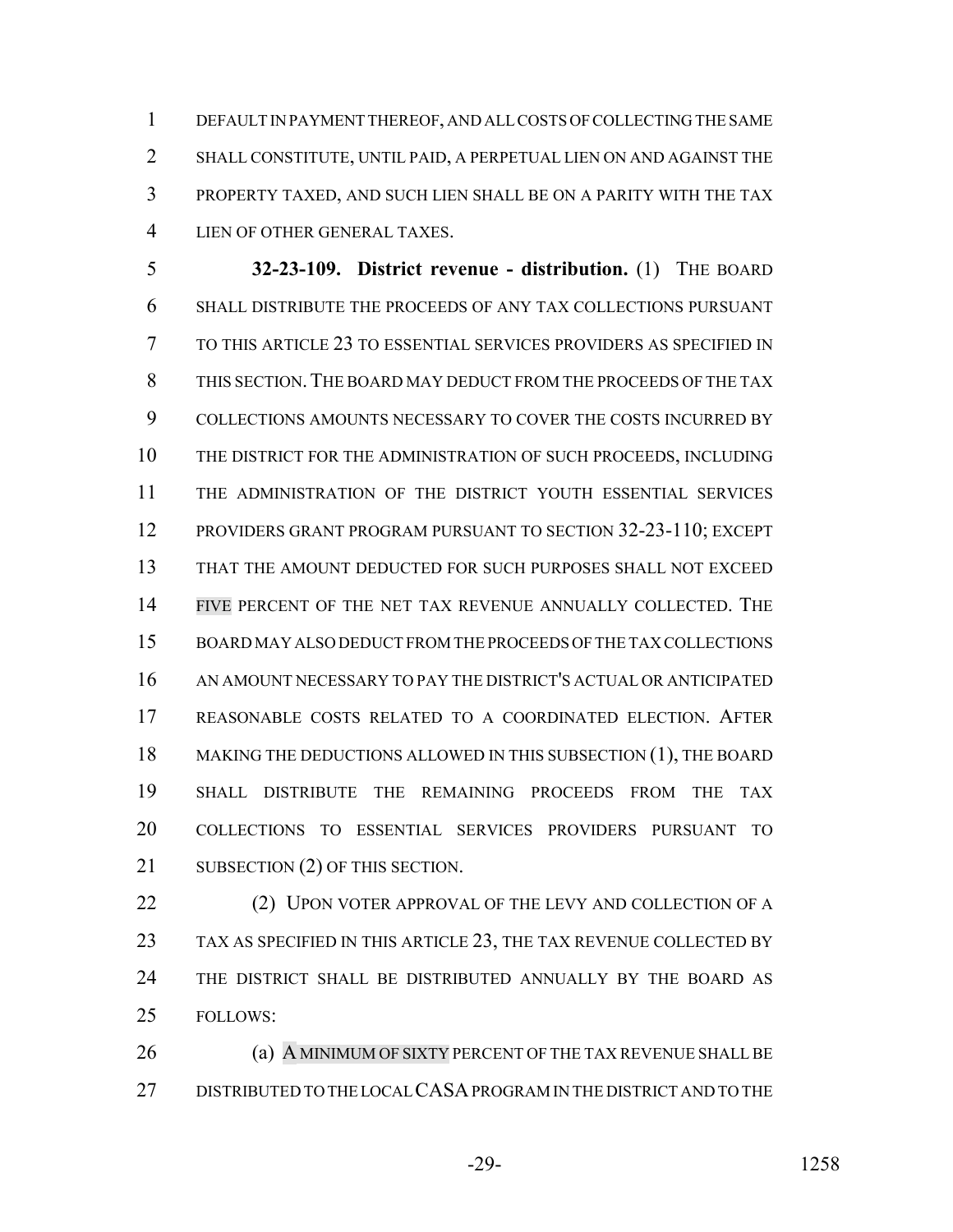CHILD ADVOCACY CENTER IN THE DISTRICT AS DETERMINED BY THE BOARD 2 AND SUBJECT TO THE PROVISIONS OF SUBSECTION (5) OF THIS SECTION. THE LOCAL CASA PROGRAM AND THE CHILD ADVOCACY CENTER SHALL EACH RECEIVE AT LEAST THIRTY PERCENT OF THE REVENUE DISTRIBUTED 5 PURSUANT TO THIS SUBSECTION (2)(a).

 (b) A MAXIMUM OF FORTY PERCENT OF THE TAX REVENUE SHALL BE DISTRIBUTED THROUGH A GRANT PROGRAM, CREATED PURSUANT TO SECTION 32-23-110, TO ESSENTIAL SERVICES PROVIDERS.

 (3) (a) ANY ESSENTIAL SERVICES PROVIDER THAT RECEIVES A DISTRIBUTION OF TAX REVENUE PURSUANT TO SUBSECTION (2) OF THIS SECTION SHALL USE THE REVENUE FOR ONE OF THE FOLLOWING PURPOSES: (I) PROGRAMS THAT ADDRESS THE HEALTH, SAFETY, WELLNESS,

13 AND MENTAL HEALTH OF YOUTH;

 (II) PROGRAMS THAT PROVIDE SERVICES, INCLUDING HOUSING, FOR UNHOUSED AT-RISK YOUTH;

**(III) PROGRAMS THAT SUPPORT AT-RISK YOUTH IN THE JUDICIAL** 17 SYSTEM BY VIRTUE OF FILING A DEPENDENCY AND NEGLECT ACTION;

18 (IV) PROGRAMS THAT PROVIDE FORENSIC SUPPORT, INCLUDING THE ADMINISTRATION COSTS OF PROVIDING SUCH SUPPORT, SUCH AS FORENSICALLY INTERVIEWING YOUTH ABOUT THEIR VICTIMIZATION, PROVIDING VICTIM ADVOCACY TO CHILDREN AND THEIR NONOFFENDING CARETAKERS, AND PROVIDING MEDICAL EXAMINATIONS; OR

23 (V) THE CONSTRUCTION OF CAPITAL FACILITIES FOR THE PROVISION OF ESSENTIAL SERVICES.

 (b) AN ESSENTIAL SERVICES PROVIDER THAT RECEIVES A 26 DISTRIBUTION OF TAX REVENUE PURSUANT TO SUBSECTION (2) OF THIS SECTION SHALL NOT USE THE REVENUE FOR DAY CARE, DATA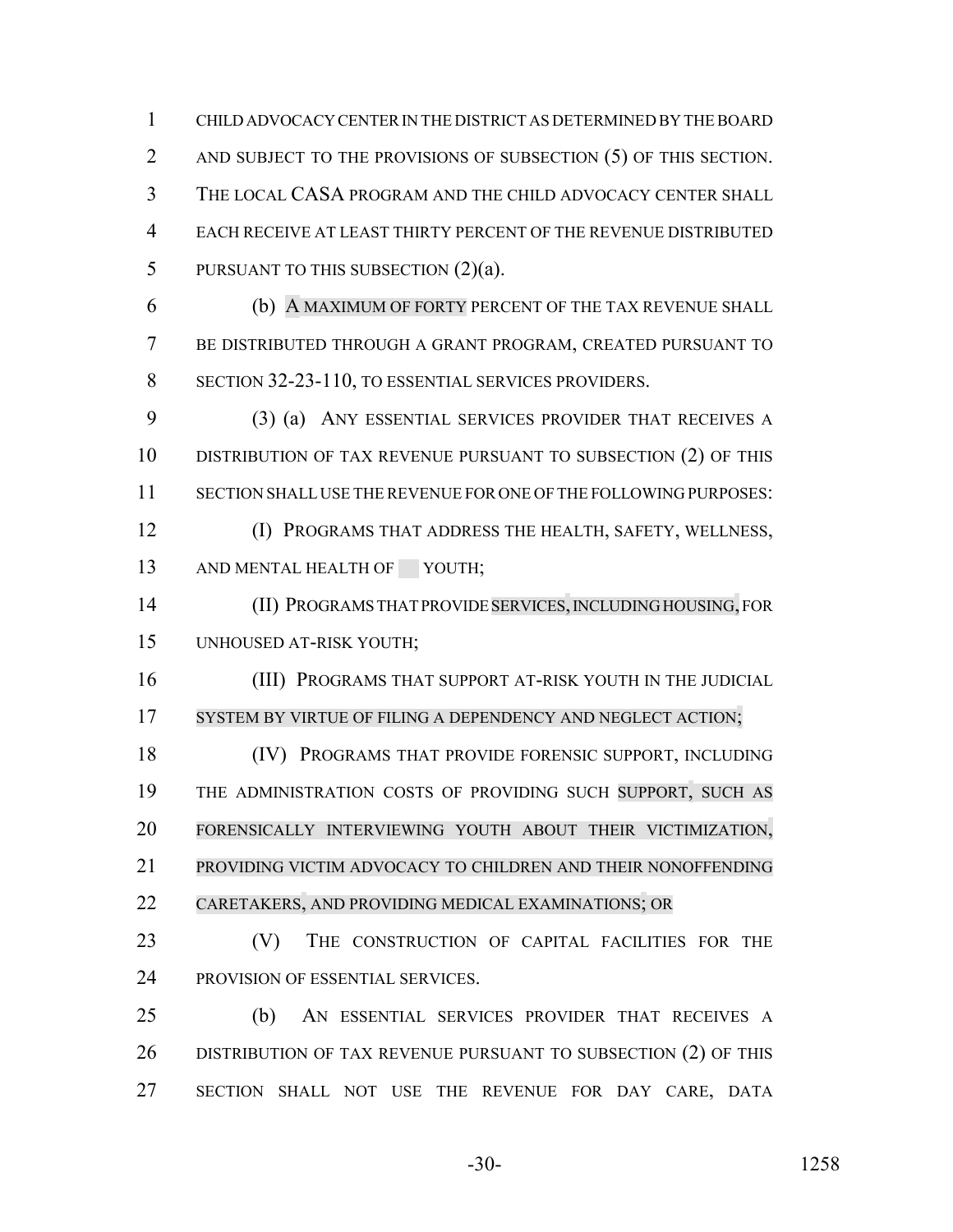COLLECTIONS, SCHOOL-BASED EDUCATION, OR FITNESS AND RECREATIONAL PROGRAMMING.

 (4) ANY REVENUE RAISED OR GENERATED BY THE DISTRICT SHALL BE IN ADDITION TO AND SHALL NOT BE USED TO REPLACE ANY FUNDING THAT THE ESSENTIAL SERVICES PROVIDERS IN THE DISTRICT WOULD OTHERWISE BE ENTITLED TO RECEIVE FROM THE STATE OR FROM THE FEDERAL GOVERNMENT. SUCH REVENUE IS INTENDED TO SUPPLEMENT AND NOT SUPPLANT FUNDING FROM OTHER PUBLIC AND PRIVATE SOURCES.

 (5) (a) TO BE ELIGIBLE TO RECEIVE A DISTRIBUTION OF THE DISTRICT TAX REVENUE PURSUANT TO SUBSECTION (2)(a) OF THIS SECTION, A LOCAL CASA PROGRAM SHALL COMPLY WITH ALL APPLICABLE PROVISIONS OF PARTS 1 AND 2 OF ARTICLE 1 OF TITLE 19 AND A CHILD ADVOCACY CENTER SHALL COMPLY WITH ALL APPLICABLE PROVISIONS OF 14 PART 1 OF ARTICLE 1 OF TITLE 19.

 (b) IF THE BOARD DETERMINES THAT THE LOCAL CASA PROGRAM OR THE CHILD ADVOCACY CENTER IS NOT IN COMPLIANCE WITH THE PROVISIONS OF PARTS 1 AND 2 OF ARTICLE 1 OF TITLE 19, AS APPLICABLE, AND DETERMINES THAT THE FAILURE TO COMPLY WITH SUCH PROVISIONS IS A MATERIAL FAILURE THAT ADVERSELY IMPACTS THE ABILITY OF THE LOCAL CASA PROGRAM OR THE CHILD ADVOCACY CENTER TO COMPETENTLY PROVIDE ESSENTIAL SERVICES, THE BOARD SHALL NOTIFY THE LOCAL CASA PROGRAM OR THE CHILD ADVOCACY CENTER OF THE STATUTORY DEFICIENCY.A LOCAL CASA PROGRAM OR CHILD ADVOCACY CENTER HAS SIX MONTHS FROM THE DATE THE NOTICE IS RECEIVED TO CURE THE STATUTORY DEFICIENCY AND SHALL DEMONSTRATE TO THE BOARD WITHIN SUCH PERIOD THAT IT HAS CURED THE DEFICIENCIES **IDENTIFIED BY THE BOARD.**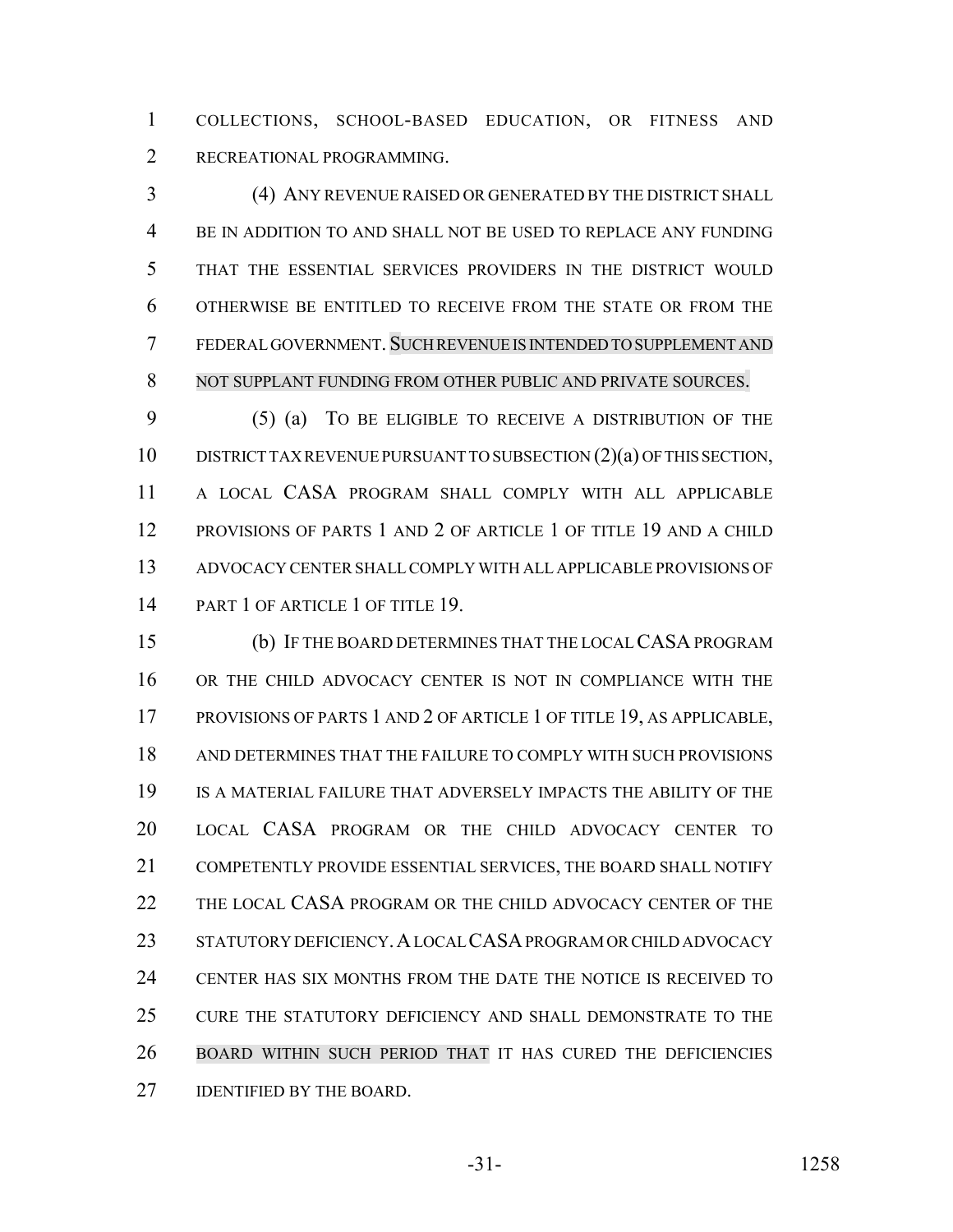(c) (I) IF THE LOCAL CASA PROGRAM OR THE CHILD ADVOCACY CENTER DEMONSTRATES TO THE SATISFACTION OF THE BOARD THAT IT HAS CURED THE STATUTORY DEFICIENCY WITHIN THE SIX-MONTH PERIOD 4 SPECIFIED IN SUBSECTION (5)(b) OF THIS SECTION, THE LOCAL CASA PROGRAM OR THE CHILD ADVOCACY CENTER SHALL NOT LOSE ANY FUNDING ALREADY DISTRIBUTED PURSUANT TO SUBSECTION (2)(a) OF THIS SECTION AND SHALL REMAIN ELIGIBLE FOR FUTURE DISBURSEMENTS OF 8 DISTRICT TAX REVENUE PURSUANT TO SUBSECTION (2)(a) OF THIS SECTION.

 (II) IF THE LOCAL CASA PROGRAM OR THE CHILD ADVOCACY CENTER IS UNABLE TO DEMONSTRATE TO THE SATISFACTION OF THE BOARD 11 THAT IT HAS CURED THE STATUTORY DEFICIENCY WITHIN THE 12 SIX-MONTH PERIOD SPECIFIED IN SUBSECTION (5)(b) OF THIS SECTION, THE BOARD MAY REQUIRE THE LOCAL CASA PROGRAM OR THE CHILD ADVOCACY CENTER TO RETURN TO THE BOARD ANY UNEXPENDED AND UNENCUMBERED MONEY FROM A DISTRIBUTION OF TAX REVENUE PURSUANT TO SUBSECTION (2)(a) OF THIS SECTION. THE BOARD, IN ITS DISCRETION, MAY DISTRIBUTE ANY MONEY RETURNED PURSUANT TO THIS SUBSECTION (5)(c)(II) TO A LOCALCASA PROGRAM, A CHILD ADVOCACY CENTER, OR AN ESSENTIAL SERVICES PROVIDER IN GOOD STANDING. IN ADDITION, THE BOARD MAY DETERMINE THAT THE LOCAL CASA PROGRAM OR CHILD ADVOCACY CENTER IS INELIGIBLE TO RECEIVE FUTURE DISBURSEMENTS OF DISTRICT TAX REVENUE PURSUANT TO SUBSECTION (2)(a) OF THIS SECTION UNTIL THE LOCAL CASA PROGRAM OR THE CHILD ADVOCACY CENTER HAS DEMONSTRATED TO THE SATISFACTION OF THE BOARD THAT IT HAS CURED STATUTORY DEFICIENCIES IDENTIFIED BY THE BOARD.

- 
- **32-23-110. District youth essential services providers grant**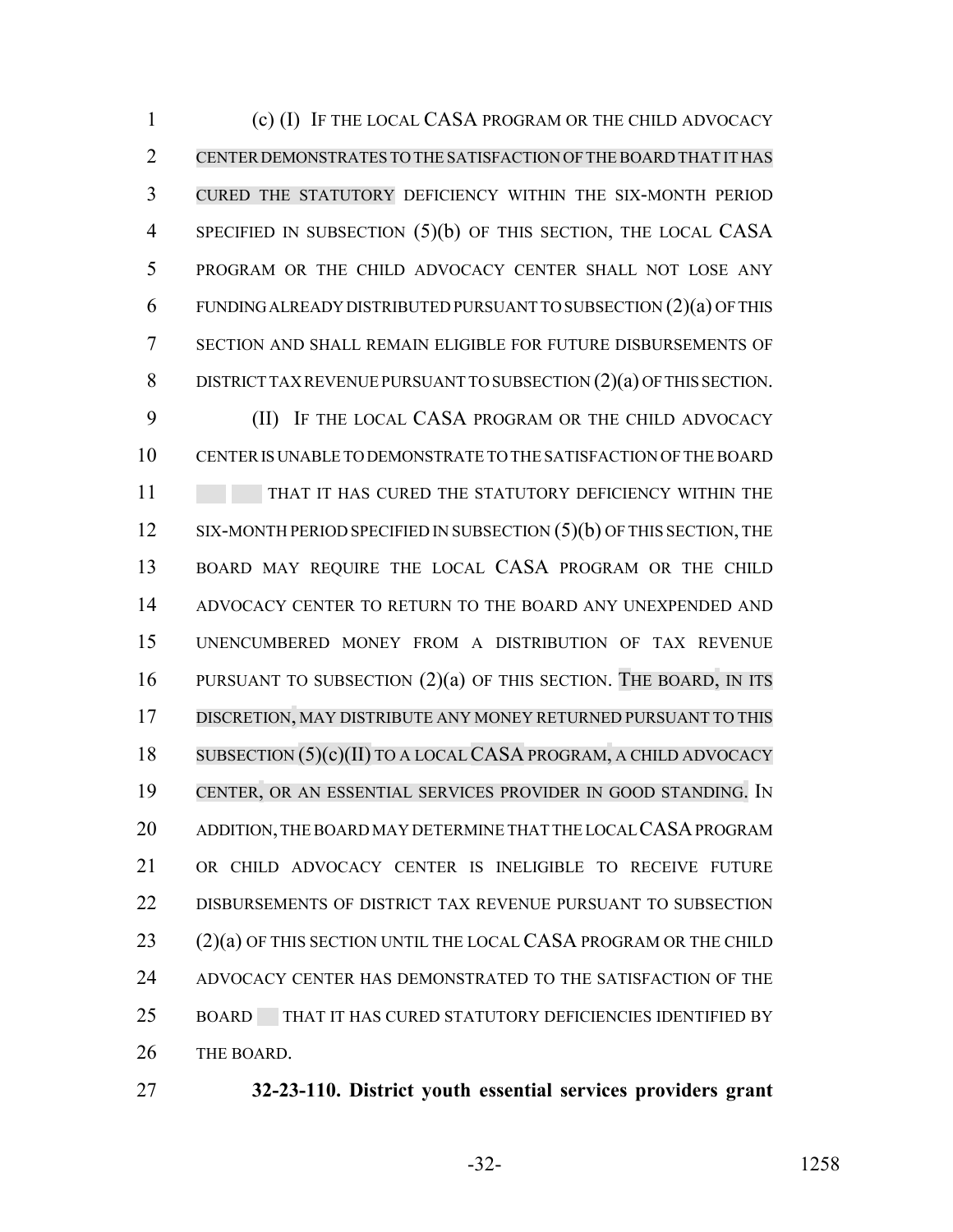**program - creation by board - administration - eligibility criteria - purposes - awards.** (1) (a) THE BOARD OF A DISTRICT THAT IS AUTHORIZED TO LEVY AND COLLECT A SALES AND USE TAX OR AN AD VALOREM TAX PURSUANT TO THIS ARTICLE 23 SHALL CREATE A DISTRICT YOUTH ESSENTIAL SERVICES PROVIDER GRANT PROGRAM, REFERRED TO IN THIS SECTION AS THE "GRANT PROGRAM", TO PROVIDE GRANTS TO ELIGIBLE ESSENTIAL SERVICES PROVIDERS TO BE PAID FROM THE TAX REVENUE AVAILABLE FOR DISBURSEMENT BY THE BOARD PURSUANT TO THIS ARTICLE 23.

 (b) THE BOARD SHALL IMPLEMENT AND ADMINISTER THE GRANT PROGRAM AND SHALL DEVELOP POLICIES AND PROCEDURES FOR SUCH 12 IMPLEMENTATION AND ADMINISTRATION. AT A MINIMUM, THE POLICIES AND PROCEDURES MUST SPECIFY THE TIME FRAME FOR APPLYING FOR GRANTS AND THE FORM OF THE GRANT APPLICATION. IN ADDITION, THE BOARD SHALL CREATE A GRANT APPLICATION PROCESS, DEVELOP A TIME LINE FOR GRANT APPLICATION, EVALUATION, AND DISBURSEMENT, DEVELOP A RUBRIC TO EVALUATE GRANT APPLICANTS, AND AWARD GRANT MONEY TO ELIGIBLE ESSENTIAL SERVICES PROVIDERS AS PROVIDED IN THIS SECTION. THE BOARD MAY CONTRACT WITH A NONPROFIT ORGANIZATION THAT HAS EXPERIENCE IN GRANT MANAGEMENT TO ASSIST THE BOARD IN THE CREATION AND MANAGEMENT OF THE GRANT PROGRAM.

22 (2) TO BE ELIGIBLE TO RECEIVE A GRANT PURSUANT TO THIS SECTION, AN ESSENTIAL SERVICES PROVIDER SHALL:

 (a) BE IN GOOD STANDING WITH THE SECRETARY OF STATE'S OFFICE FOR AT LEAST TWO YEARS FROM THE DATE THE ESSENTIAL SERVICES PROVIDER APPLIED FOR A GRANT;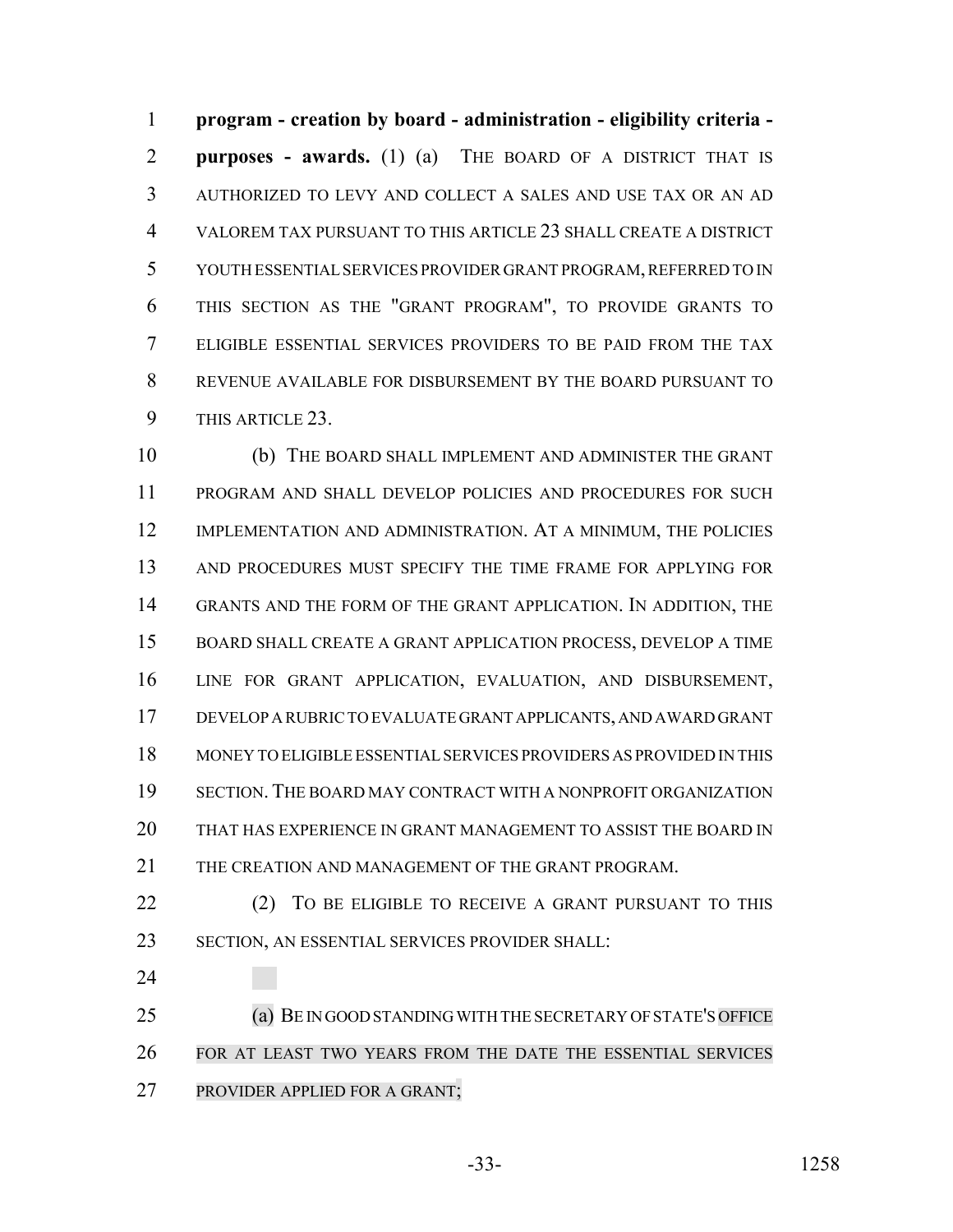(b) HAVE A HISTORY OF SUCCESSFUL DELIVERY OF ESSENTIAL 2 SERVICES IN THE DISTRICT FOR AT LEAST TWO YEARS FROM THE DATE THE ESSENTIAL SERVICES PROVIDER APPLIED FOR A GRANT;

 (c) HAVE A HISTORY OF COMPETENT FINANCIAL MANAGEMENT; AND

 (e) HAVE ITS PRINCIPAL OFFICE WITHIN THE CREATED DISTRICT, CONDUCT THE MAJORITY OF ITS ACTIVITIES WITHIN THE STATE OF COLORADO, AND PRINCIPALLY OPERATE FOR THE BENEFIT OF THE RESIDENTS OF THE CREATED DISTRICT.

 (3) (a) TO RECEIVE A GRANT PURSUANT TO THIS SECTION, AN ELIGIBLE ESSENTIAL SERVICES PROVIDER MUST SUBMIT AN APPLICATION TO THE BOARD IN ACCORDANCE WITH THE POLICIES AND PROCEDURES DEVELOPED BY THE BOARD. THE APPLICATION MUST INCLUDE ANY CRITERIA OR INFORMATION DETERMINED BY THE BOARD.

 (b) THE BOARD SHALL REVIEW THE APPLICATIONS RECEIVED AND SHALL, BY MAJORITY VOTE OF THE BOARD, AWARD THE GRANTS TO ELIGIBLE ESSENTIAL SERVICES PROVIDERS.

 (4) THE BOARD SHALL DEVELOP AND IMPLEMENT REPORTING REQUIREMENTS FOR GRANT RECIPIENTS TO ENSURE THAT GRANT MONEY 20 IS USED FOR THE PURPOSES SPECIFIED IN THIS ARTICLE 23. IN ADDITION, THE BOARD SHALL DEVELOP AND IMPLEMENT A PROCESS TO DETERMINE WHETHER A GRANT RECIPIENT THAT IS NOT IN COMPLIANCE WITH THE PROVISIONS OF THIS ARTICLE 23 WILL LOSE GRANT MONEY THAT HAS ALREADY BEEN DISTRIBUTED OR BE INELIGIBLE TO RECEIVE GRANT MONEY IN THE FUTURE.

 **SECTION 2.** In Colorado Revised Statutes, 32-1-1001, **add** 27  $(1)(p)$  as follows:

-34- 1258